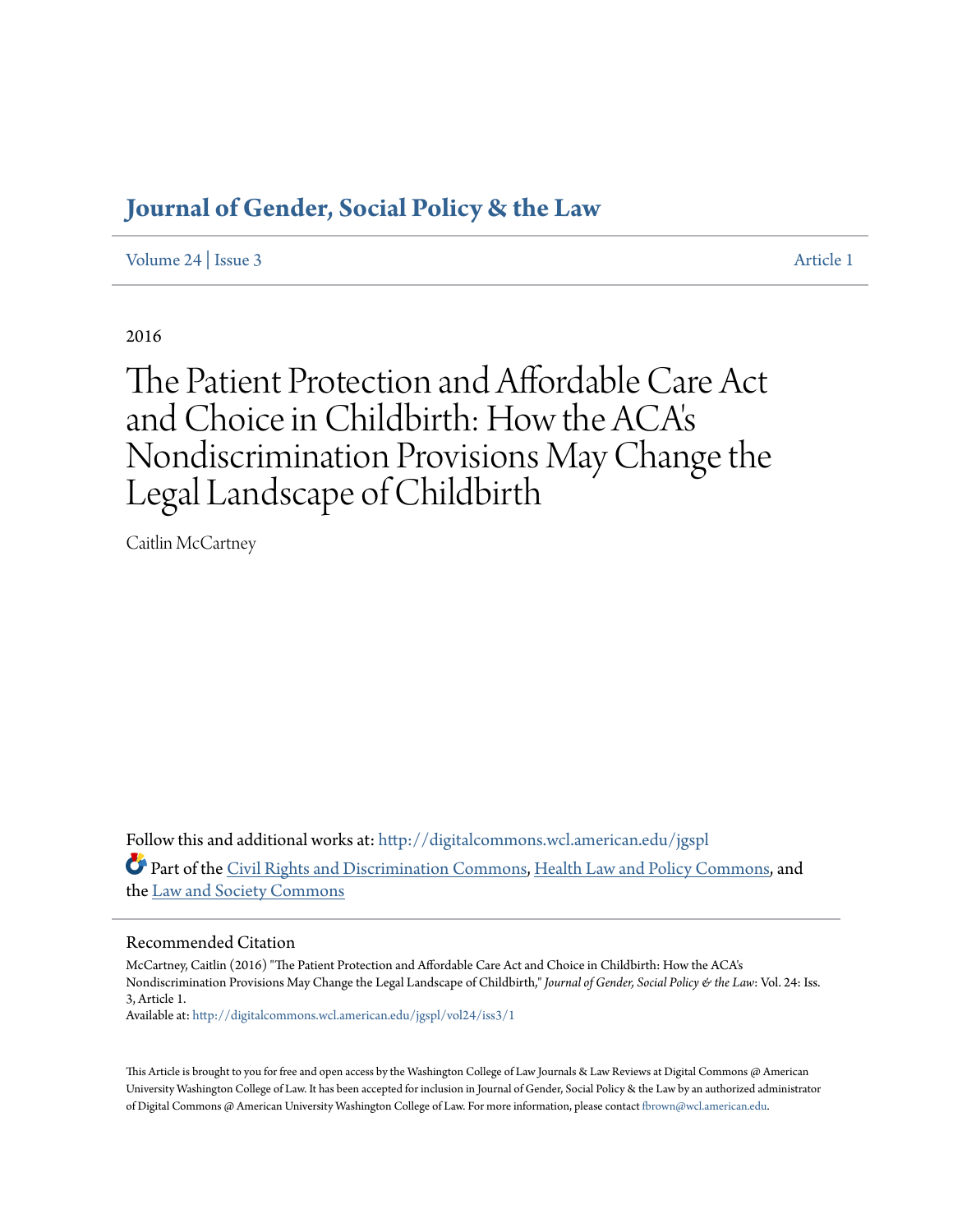# THE PATIENT PROTECTION AND AFFORDABLE CARE ACT AND CHOICE IN CHILDBIRTH: HOW THE ACA'S NONDISCRIMINATION PROVISIONS MAY CHANGE THE LEGAL LANDSCAPE OF CHILDBIRTH

### CAITLIN MCCARTNEY\*

|           | A. History of Midwifery and Childbirth in the United States340   |  |
|-----------|------------------------------------------------------------------|--|
|           |                                                                  |  |
|           |                                                                  |  |
| <b>B.</b> |                                                                  |  |
|           |                                                                  |  |
|           | Arguments for and Against Home Birth346<br>2                     |  |
|           |                                                                  |  |
|           |                                                                  |  |
| $A_{1}$   |                                                                  |  |
|           |                                                                  |  |
|           |                                                                  |  |
|           | 3.                                                               |  |
|           |                                                                  |  |
|           |                                                                  |  |
| $C_{-}$   |                                                                  |  |
| D.        | Section 2706(a) of the ACA and Access to Midwifery355            |  |
|           | III. Hospital Birth and the Law: Legal Obstacles to Remedies 357 |  |
| $A_{-}$   |                                                                  |  |
| B.        |                                                                  |  |
|           |                                                                  |  |

1

<sup>\*</sup> Caitlin McCartney is a Gender Justice Fellow at Legal Momentum. Caitlin graduated from the University of North Carolina School of Law in 2015. Her work has been published in the *North Carolina Journal of International Law & Commercial Regulation*.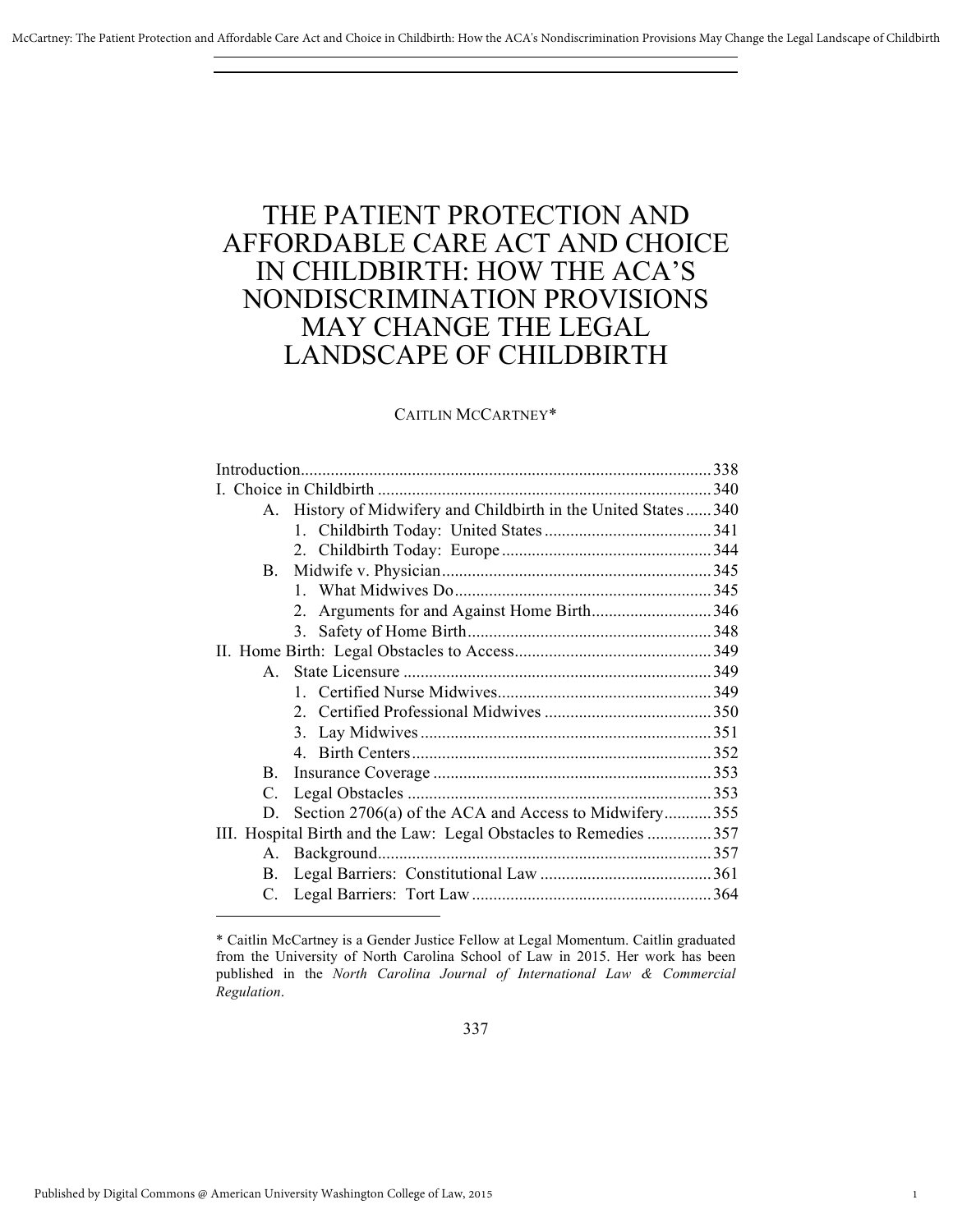| 338 |  | JOURNAL OF GENDER, SOCIAL POLICY & THE LAW [Vol. 24:3]  |  |
|-----|--|---------------------------------------------------------|--|
|     |  | D. The ACA's Prohibition of Sex-Based Discrimination in |  |
|     |  |                                                         |  |
|     |  |                                                         |  |

#### INTRODUCTION

The vast majority of births in the United States take place in a hospital setting.<sup>1</sup> Trends over the past decade suggest, however, that the number of hospital births has been declining. Between 2004 and 2013, there was a 56 percent increase in non-hospital births in the United States. $2$  Most of these non-hospital births took place at home or in a birthing center<sup>3</sup> and were attended by a midwife. $\frac{4}{1}$  There are many factors that may be influencing this upswing in non-hospital births—these include grassroots advocacy by groups promoting home birth, efforts to expand access to midwifery through state legislatures,<sup>5</sup> and growing awareness of the high number of medical interventions that often occur in hospital births.<sup>6</sup> Women desire meaningful options concerning care and medical intervention during childbirth, and this interest is not confined to whether the birth will occur in the hospital. Women also often want to have the final say over other decisions regarding their pregnancy and labor—for example, the decisions to take medication, to agree to certain invasive tests, or to give birth vaginally or through cesarean section.

Yet there are various legal obstacles to the exercise of such choices, both at home and in the hospital. These include state licensure laws that restrict the practice of midwifery; the failure of courts to recognize constitutional protections for midwives, their clients, and pregnant women who experience unwanted medical interventions during childbirth; and the narrow scope of malpractice remedies for individuals, compared with hospitals' interest in limiting possible malpractice liability.

<sup>1.</sup> *See* MARIAN F. MACDORMAN ET AL., NATIONAL CENTER FOR HEALTH STATISTICS, TRENDS IN OUT-OF-HOSPITAL BIRTHS IN THE UNITED STATES, 1990–2012  $(2014)$ , http://www.cdc.gov/nchs/data/databriefs/db144.htm#x2013;2012</a> [hereinafter MacDorman et al., 2014].

<sup>2.</sup> *See id*.

<sup>3.</sup> *See id*.

<sup>4</sup>*. See id.* 

<sup>5.</sup> *See e.g., State Resource Center*, AM. C. OF NURSE-MIDWIVES, http://www.midwife.org/State-Resource-Center; *CPMS Legal Status by State,* THE BIG PUSH FOR MIDWIVES, http://pushformidwives.org/ (last visited Apr. 20, 2015).

<sup>6.</sup> *See e.g.*, *Grassroots Advocacy*, AM. C. OF NURSE-MIDWIVES, http://www.midwife.org/Grassroots-Advocacy (last visited Apr. 20, 2015).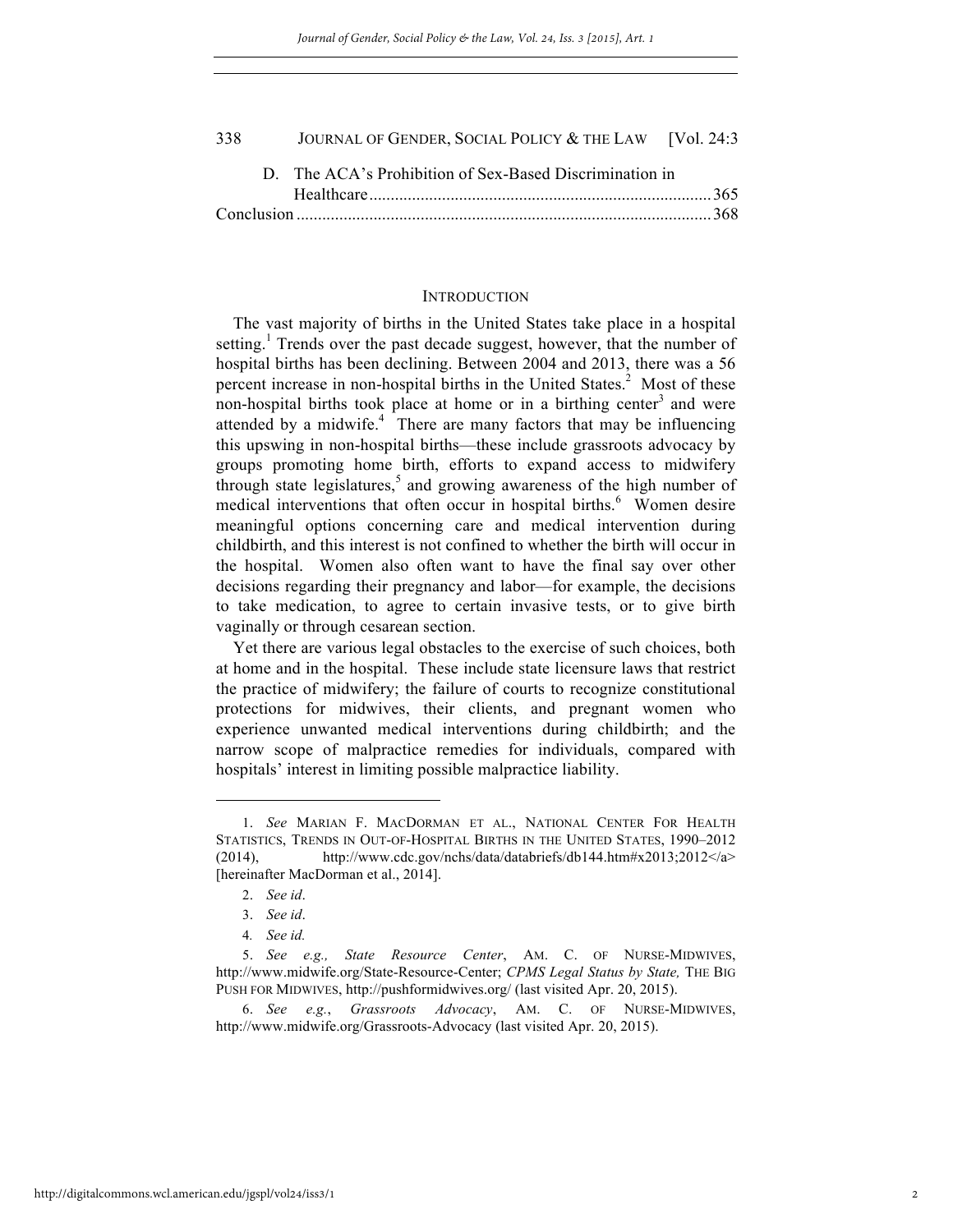Recent developments in the U.S. health care system have created new legal protections that may increase women's access to choice in birth. Two provisions of the Patient Protection and Affordable Care Act of 2010  $(ACA)$  prohibit discrimination against providers and patients, respectively.<sup>7</sup> Section 2706(a) of Title XXVII of the ACA [hereinafter "Section 2706(a)"], which went into effect in January 2014, prohibits health insurance issuers from discriminating against "any health care provider who is acting within the scope of that provider's license or certification under applicable state law.<sup>38</sup> This prohibits insurance companies that participate in the healthcare marketplace from refusing coverage of midwifery services in states where midwives are licensed providers. Section 1557 of Title XLII [hereinafter "Section 1557"] of the ACA prohibits discrimination by health care providers against certain patients.<sup>9</sup> This law is the first civil rights provision to protect women from sex-based discrimination in healthcare; it also prohibits discrimination on the basis of race, color, national origin, age, or disabilities.<sup>10</sup>

This paper explores how the ACA's nondiscrimination provisions may increase women's ability to make crucial choices about pregnancy and childbirth, ranging from choosing where to give birth, choosing whether to use the services of a midwife, and deciding which medical interventions are desired—and when they are necessary. Part I offers a background of choice in birth, explaining trends in childbirth historically, in the United States today, and in other developed countries. It also clarifies the difference between midwives and physicians, explains the arguments for and against home births, and explains several issues women sometimes face in hospital births. Part II discusses the legal obstacles to home birth, including state licensure laws and the failure of courts to recognize constitutional, antitrust, and other legal arguments as protecting unlicensed midwives and their clients; it then describes how the nondiscrimination provisions of the ACA may increase access to home birth, birth at a birth center, and midwifery services. Part III explains the legal obstacles women face when they experience emotional trauma or injury at the hands of an obstetrician or other medical staff during childbirth and argues that the recently passed civil rights law may be more effective than tort law at systematically addressing forced detainment and medical treatment of

<sup>7.</sup> 42 U.S.C. § 18001 et seq. (2012).

<sup>8.</sup> 42 U.S.C.§ 300gg-5 (2012).

<sup>9.</sup> 42 U.S.C. § 18116 (2012).

<sup>10.</sup> *Section 1557 of the Patient Protection and Affordable Care Act***,** U.S. DEP'T OF HEALTH  $\&$  HUMAN SERVS., http://www.hhs.gov/ocr/civilrights/understanding/section1557/ (last visited Mar. 7, 2016).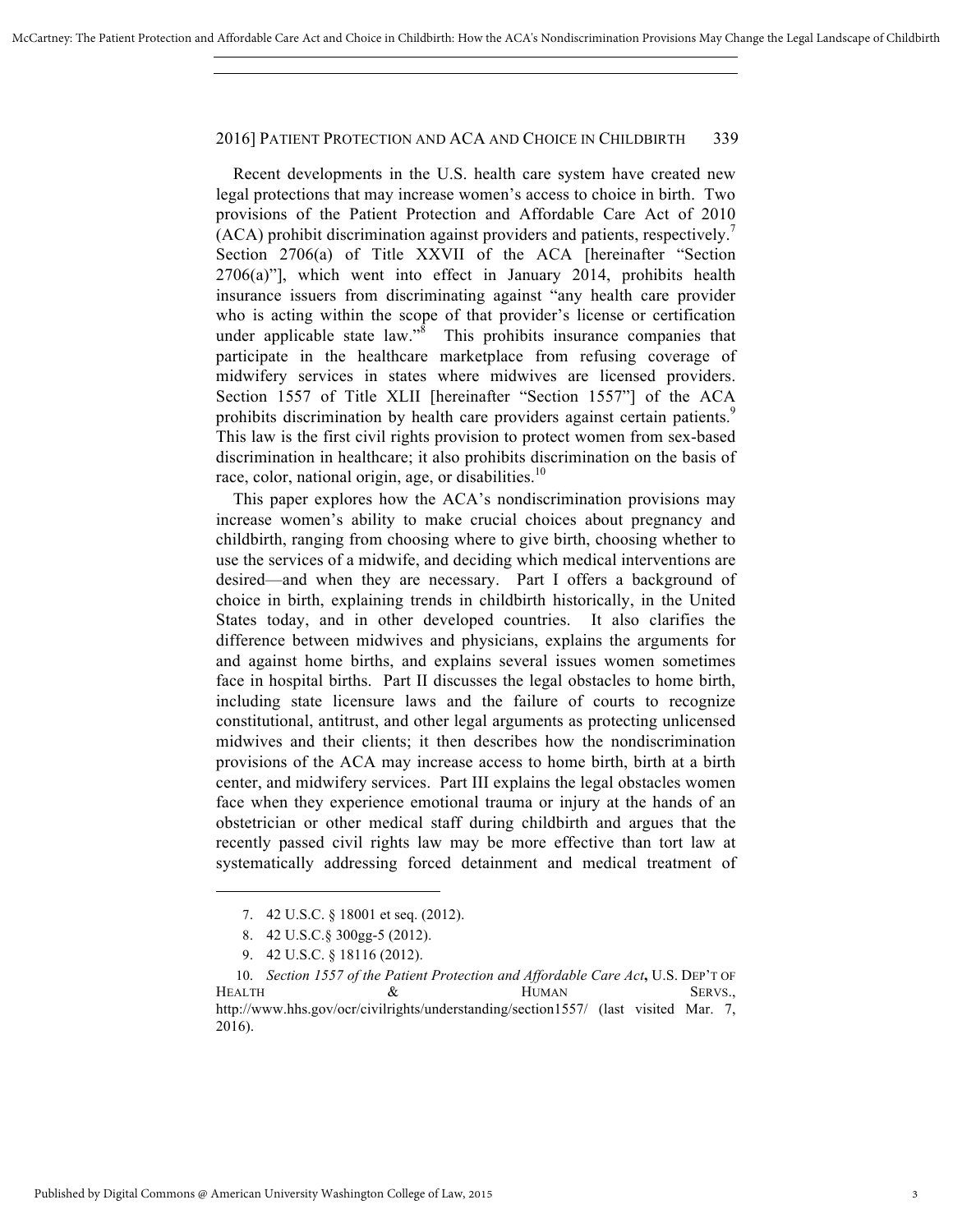pregnant women by medical personnel, as well as holes in informed consent with pregnant patients. Part IV concludes.

#### I. CHOICE IN CHILDBIRTH

#### *A. History of Midwifery and Childbirth in the United States*

As the Introduction notes, home birth in the United States has gained steam rapidly over the course of the last decade. In 2012, 1.36 percent of births occurred outside of a hospital.<sup>11</sup> This is a small percentage of births—but it is up from 87 percent of births in 2004, which marks a 56 percent increase after several decades of very low rates of out-of-hospital births.<sup>12</sup> In several states, the percentage of births occurring outside of the hospital is even higher than the national average, ranging from 3 to 6 percent of all births. $13$  About two-thirds of non-hospital births in the United States take place at home, while one-third occur in a birth center.<sup>14</sup>

The sudden increase in home births is something of an anomaly in the modern-day United States, but is not so unusual when compared to modern-day childbirth norms in other developed countries<sup>15</sup> or even the history of childbirth in the United States. Childbirth was not considered a "medical" event for much of U.S. history, $16$  and from colonial times until the Great Depression, most births were attended by a midwife.<sup>17</sup>

Several social and medical changes, beginning with the use of anesthesia during childbirth in the Victorian period, led to the gradual medicalization of childbirth—and the movement of childbirth from the home to the hospital.<sup>18</sup> Milestones such as the invention of penicillin and the

<sup>11.</sup> *See* MacDorman et al., 2014, *supra* note 1.

<sup>12.</sup> *See id*.

<sup>13.</sup> *See id*. ("In 2012, out-of-hospital births comprised 3%–6% of births in Alaska, Idaho, Montana, Oregon, Pennsylvania, and Washington, and between 2% and 3% of births in Delaware, Indiana, Utah, Vermont, and Wisconsin.").

<sup>14.</sup> *See id.* (defining a birth center as a homelike healthcare facility staffed by midwives).

<sup>15.</sup> *See infra* Part I (iii).

<sup>16.</sup> *See* LAUREL THATCHER ULRICH, A MIDWIFE'S TALE: THE LIFE OF MARTHA BALLARD, BASED ON HER DIARY, 1785-1812 183 (1991).

<sup>17.</sup> *See* JUDITH WALZER LEAVITT, BROUGHT TO BED: CHILD-REARING IN AMERICA, 1750-1950 12 (1986).

<sup>18.</sup> *See* Richard B Clark, *Fanny Longfellow and Nathan Keep*, AMERICAN SOCIETY OF OF ANESTHESIOLOGISTS http://anestit.unipa.it/mirror/asa2/newsletters/1997/09\_97/FannyLongfellow\_0997.html (last visited Feb. 26, 2016) (stating the first known recipient of anesthesia during childbirth in the United States was Fanny Longfellow, the wife of Henry Wadsworth Longfellow. After the birth, Fanny praised the anesthesia, writing to friends that she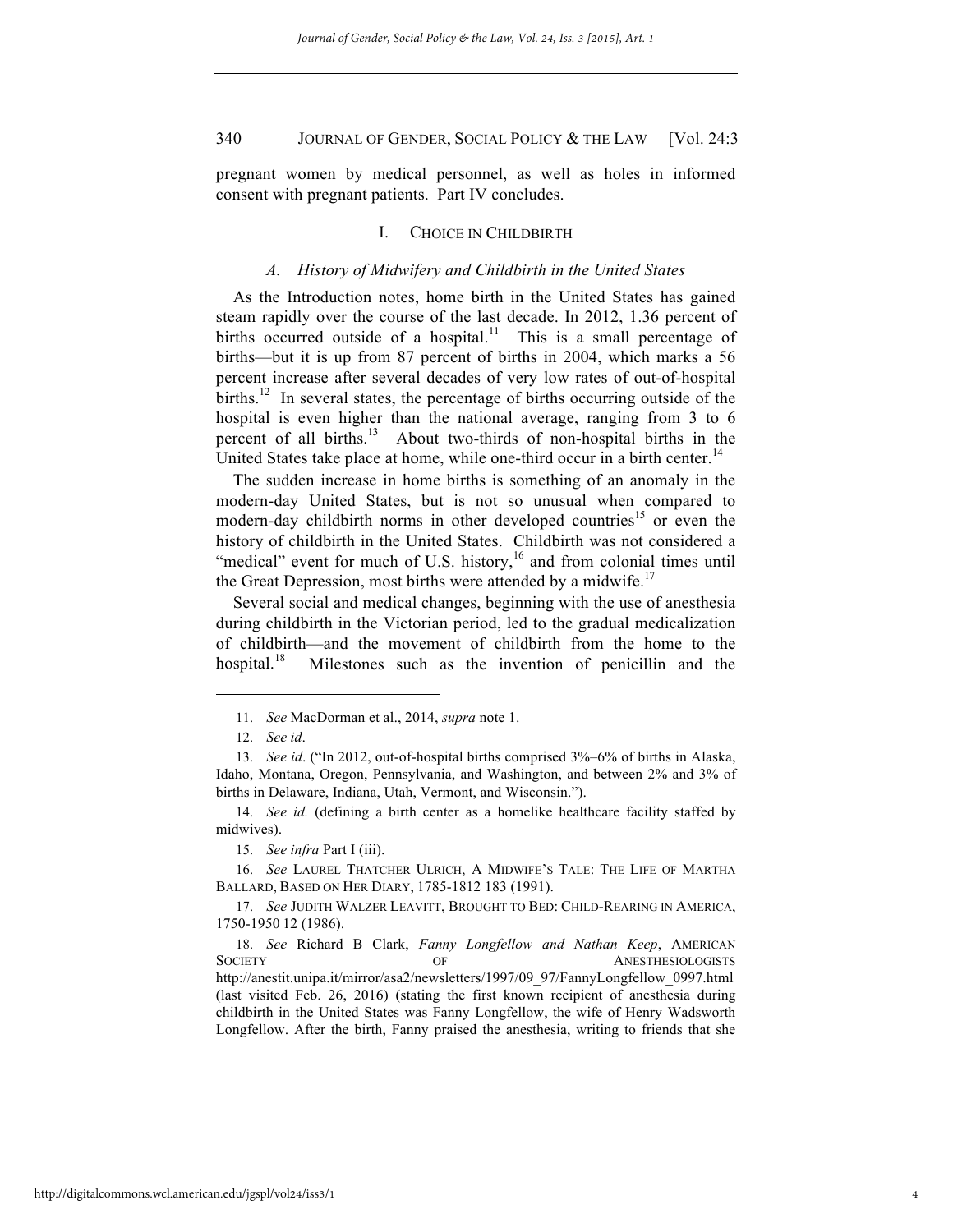dissemination of information on sanitation actually ended a trend of hospital births having higher fatality rates than home births, which was due to the spread of infection in hospital wards.<sup>19</sup> In 1900, there were still relatively few births taking place in hospitals.<sup>20</sup> By 1950, more than 80 percent of births took place in the hospital, under the care of a physician, rather than a midwife;<sup>21</sup> by 1969, the percentage rose to 99 percent of births $^{22}$ 

### *1. Childbirth Today: United States*

Until 2004, the rate of hospital birth for U.S. women hovered around 99 percent.<sup>23</sup> Beginning in 2004, until 2012, the last year for which data is available, the rate of hospital births declined. In this time period, most home births were to non-Hispanic white women. In 2012, the rate of planned home births remained below 1 percent for African American, Hispanic, American Indian, and Asian/Pacific Islander women, while 2.05 percent of births to non-Hispanic white women occurred outside of the hospital.<sup>24</sup> There are higher rates of out of hospital births in the northwestern states: Washington, Montana, Oregon, Idaho, and Alaska all have out of hospital birth rates of 3 percent or more.<sup>25</sup> There is also evidence that home birth has become safer over the past decade. Between 2004, and 2012, the percentage of out-of-hospital births resulting in preterm babies declined from 6.7 percent to 4.4 percent, and the proportion born at low birth weight declined from 4.8 percent to 3.2 percent.<sup>26</sup> In 2009, most home births were attended by midwives—about 62 percent.<sup>27</sup>

 $\overline{a}$ 

27*. Id.* 

felt "like a pioneer to less suffering for poor, weak womankind); *see also* Charles B. Pittinger, Letter to the Editor, *The Anesthetization of Fanny Longfellow for Childbirth on April 7, 1847*, 66 ANESTHESIA & ANALGESIA 368, 369 (1987).

<sup>19.</sup> *See* JACQUELINE H. WOLF, DELIVER ME FROM PAIN: ANESTHESIA AND BIRTH IN AMERICA (2011); Chris Hafner-Eaton & Laurie K. Pearce, *Birth Choices, the Law, and Medicine: Balancing Individual Freedoms and Protection of the Public Health*, 19 J. HEALTH POL. POL'Y & L. 813, 815 (1994).

<sup>20.</sup> *See* MARIAN F. MACDORMAN ET AL., NATIONAL CENTER FOR HEALTH STATISTICS, HOME BIRTHS IN THE UNITED STATES: 1990-2009 1 (2012), http://www.cdc.gov/nchs/data/databriefs/db84.pdf [hereinafter MacDorman et al., 2012].

<sup>21.</sup> WALZER LEAVITT, *supra* note 17, at 12.

<sup>22.</sup> *See* MacDorman et al., 2012, *supra* note 20, at 1.

<sup>23</sup>*. Id*.

<sup>24.</sup> MacDorman et al., 2014, *supra* note 1, at 2.

<sup>25</sup>*. Id.*

<sup>26.</sup> *Id.*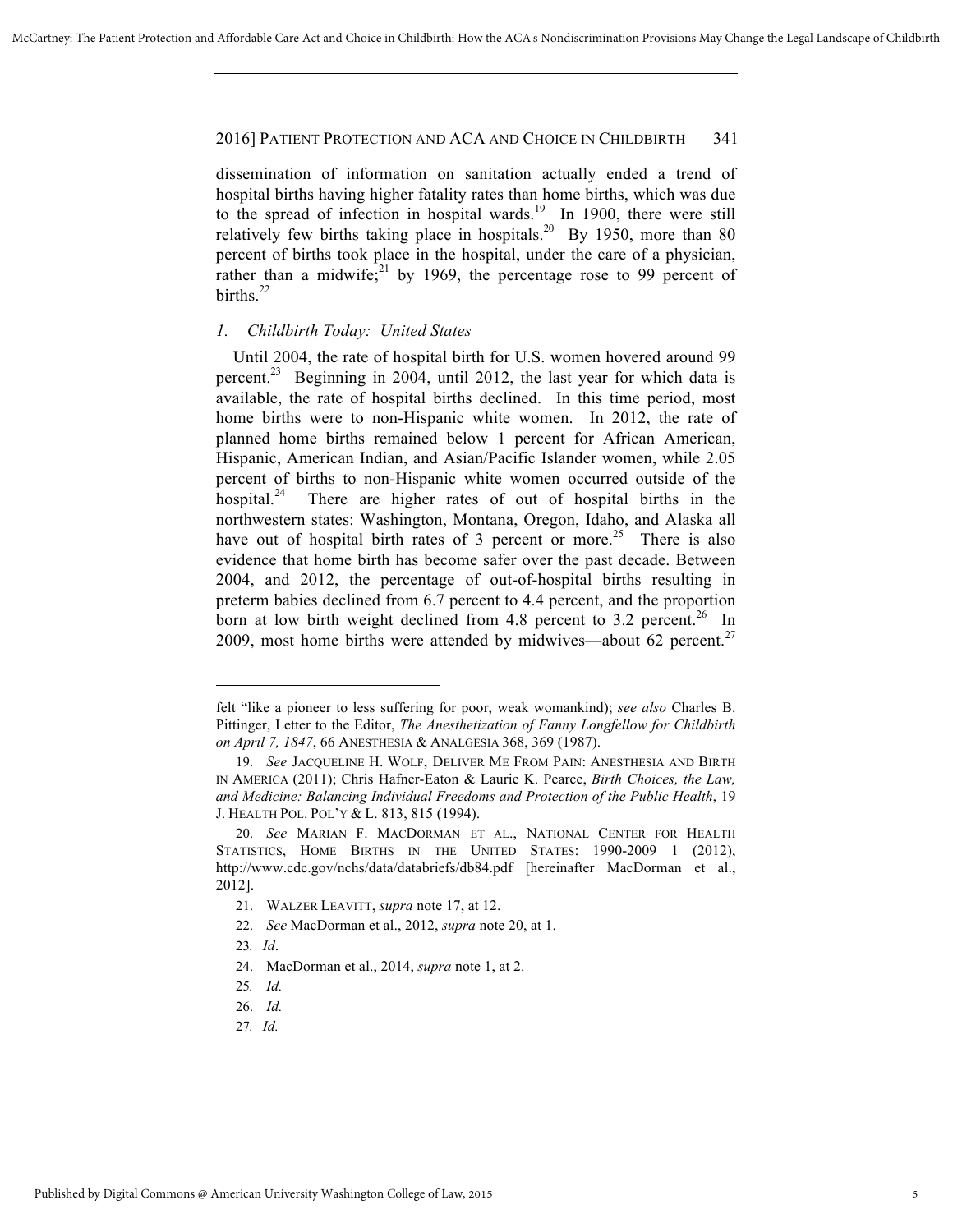About 7 percent of hospital births are attended by midwives, $28$  and over 90 percent of hospital births are attended by a physician—over 90 percent.<sup>29</sup>

There has been an increase in midwife attendance to women in hospital births. $30$  Because the percentage of midwife-attended hospital birth is relatively low, at just over 7 percent, $31$  there is not reliable data about whether midwife care in hospital births affects ultimate outcomes in births. This information would be especially significant in cases of women who are at-risk for poor childbirth outcomes due to factors such as health conditions, race and socioeconomic status, or chronic stress. Data suggests that Certified Nurse Midwives attending hospital birth may perform more robust screenings of certain risk factors, such as domestic violence.<sup>32</sup> This information would be significant—and especially relevant today. The U.S. maternal and infant mortality rates $33$  have been rising over the past decades.34 Since 1990, the United States has experienced a larger increase in infant mortality than any developed country,<sup>35</sup> and more than forty countries have lower maternal mortality rates than the United States.<sup>3</sup>

31. *See id*.

 $\overline{a}$ 

33. These indicators measure the number of women who die annually from causes related to pregnancy and childbirth, and the number of infants who die annually in the first year of life. The maternal mortality rate is measured per 100,000 live births, and the infant mortality rate is measured per 1,000 live births.

34. *See* Nicholas J. Kassebaum, *Global, Regional, and National Levels and Causes of Maternal Mortality During 1990-2013: A Systematic Analysis for the Global Burden of Disease Study 2013*, 384 THE LANCET 98-1004, 990, 998-99 (2014), http://www.thelancet.com/journals/lancet/article/PIIS01040-6736(14)60696-6/fulltext.

35*. See generally id*.

36. *See* The World Factbook, Central Intelligence Agency, Country Comparison: Maternal Mortality Rate, https://www.cia.gov/library/publications/the-worldfactbook/rankorder/2223rank.html (last visited Apr. 18 2015); AMNESTY INTERNATIONAL, MATERNAL HEALTH IN THE U.S., http://www.amnestyusa.org/our-

<sup>28.</sup> *See generally* MacDorman et al., 2012, *supra* note 20, at 3; *see also Fact Sheet: CNM/CM – Attended Birth Statistics in the United States*, AM. C. OF NURSE-MIDWIVES,

http://www.midwife.org/ACNM/files/ccLibraryFiles/FILENAME/000000004002/CN M-CM-AttendedBirthStatistics2014\_FINAL.pdf (last updated March 2014).

<sup>29.</sup> *See* MacDorman et al., 2012, *supra* note 20, at 3.

<sup>30.</sup> *See CNM/CM-attended Birth Statistics*, AM. C. OF NURSE-MIDWIVES, http://www.midwife.org/CNM/CM-attended-Birth-Statistics (last updated June 2015).

<sup>32.</sup> *See* Carolyn M. Sampselle et al., *Prevalence of Abuse Among Pregnant Women Choosing Certified Nurse-Midwife or Physician Providers*, 37(4) J. MIDWIFERY & WOMEN'S HEALTH 269, 273 (1992); see also Marian MacDorman & Gopal K. Singh*, Midwifery Care, Social and Medical Risk Factors, and Birth Outcomes in the USA*, 52 J. EPIDEMIOL. COMMUNITY HEALTH 310, 316 (1998) (explaining that CNMs tend to spend more time with patients in prenatal visits, compared with physicians).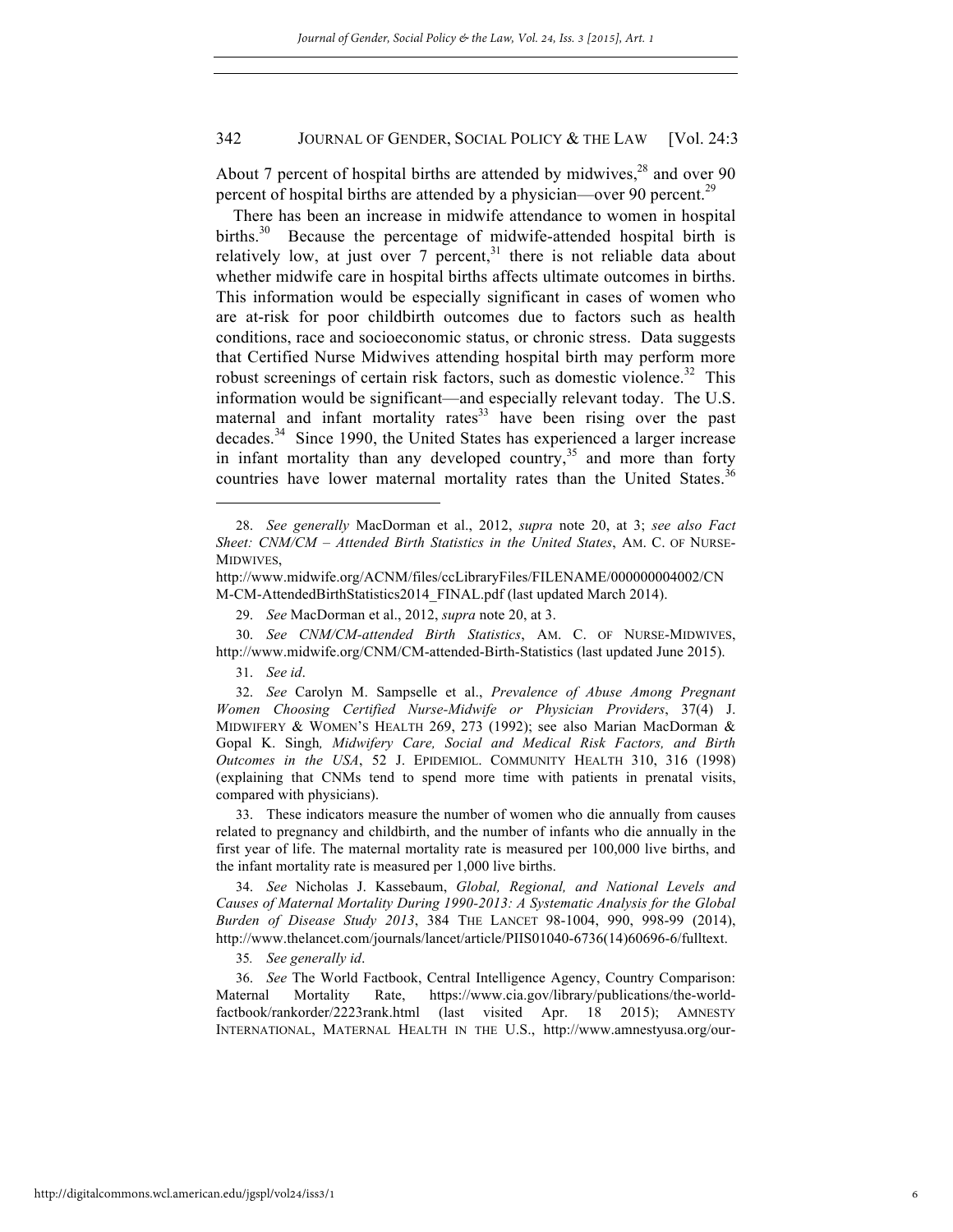Ethnic and racial disparities in these rates have existed for more than one hundred years<sup>37</sup> and continue today. The infant mortality rate for black women is more than double that of non-Hispanic white women.<sup>38</sup> Racial disparities persist even when factors such as socioeconomic status, recreational drug and alcohol use, and education level are controlled for.<sup>39</sup> Many factors may contribute to rising maternal and infant mortality rates, including: health conditions; lifestyle choices, including drug or alcohol use; age; quality of medical care and facilities; and overall wellbeing, including stress level.<sup>40</sup>

Because the high percentage of hospital births in the United States does not seem to correlate with comparatively low rates of maternal and infant mortality, further studies are necessary for understanding whether aspects of midwifery care, including emphases on the family unit, physical and

39. *See* Richard E. Behrman & Adrienne Stith Butler, *Sociodemographic and Community Factors Contributing to Preterm Birth, in* PRETERM BIRTH: CAUSES, CONSEQUENCES, AND PREVENTION (2007), http://www.ncbi.nlm.nih.gov/books/NBK11362/ ("Conventional wisdom often regards race as a proxy for condition, and some believe that socioeconomic factors (often measured in terms of educational attainment, household income, or occupational status) explain differences in preterm birth rates by race. [. . .] However, in most studies the differences in preterm birth rates, [. . .] birth weights [. . .] and infant mortality rates [...] between African American and white women persisted after adjustment for (measured) socioeconomic differences. Furthermore, socioeconomic condition does not confer equal protection across racial-ethnic groups."); *see also* L.F. Beck et al., *Prevalence of Selected Maternal Behaviors and Experiences, Pregnancy Risk Assessment Monitoring System (PRAMS), 1999*, 51 SS02 MORBIDITY AND MORTALITY WKLY REP. 1, 27 (2002) (finding that black women are less likely than white women to report smoking during pregnancy); M. Serdula et. al., *Trends in Alcohol Consumption by Pregnant Women, 1985 through 1988*, 265 JAMA, 876, 879 (1991).

40. *See generally* Charles J. Homer et al, *Work-Related Psychosocial Stress and Risk of Preterm, Low Birthweight Delivery*, 80 AM. J. OF PUB. HEALTH, 173, 177 (1990), http://www.ncbi.nlm.nih.gov/pmc/articles/PMC1404615/pdf/amjph00215-0037.pdf (finding that women working during pregnancy in jobs characterized by high demand and low control were twice as likely to deliver a low birthweight, preterm infant, compared with women working in less stressful jobs).

work/campaigns/demand-dignity/maternal-health-is-a-human-right/maternal-health-inthe-us (last visited Apr. 15, 2015).

<sup>37.</sup> *See generally* SAM SHAPIRO ET AL., INFANT, PERINATAL, MATERNAL AND CHILDHOOD MORTALITY IN THE UNITED STATES (1968) (noting that in the United States, racial disparities have been found in childbirth outcomes since data was first collected).

<sup>38.</sup> *See* Marian F. MacDorman & T.J. Matthews, NAT'L CTR. FOR HEALTH STATISTICS, UNDERSTANDING RACIAL AND ETHNIC DISPARITIES IN U.S. INFANT MORTALITY RATES 1 (2011), http://www.cdc.gov/nchs/data/databriefs/db74.pdf (noting that the infant mortality rate in 2007 was 2.4 times higher for non-Hispanic black women than for non-Hispanic white women).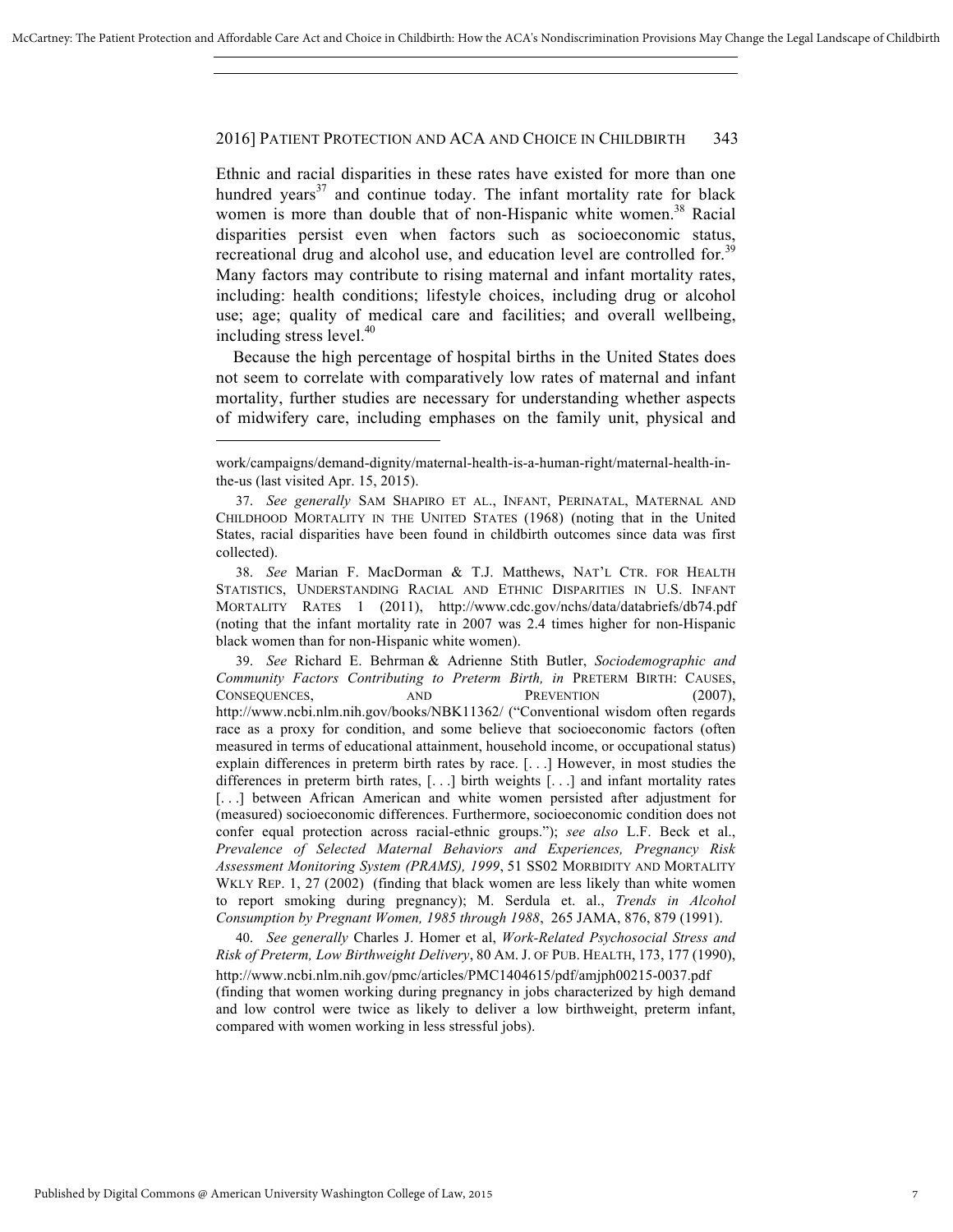psychological health both before and after the birth; and the provision of individualized education and counseling may be useful in combating these rising mortality rates and other adverse outcomes in birth.<sup>41</sup>

### *2. Childbirth Today: Europe*

Several European countries provide interesting counterexamples to the United States, due to higher rates of home birth and higher rates of midwife-attended births. In the Netherlands, which has an official system for home birth, hospital birth is not the standard but is one of several accepted alternatives. In 2010, more than 16 percent of births in the Netherlands took place in the home and more than 11 percent took place in a birthing center.<sup>42</sup> Several other European countries have rates of home births that exceed that of the United States but that do not reach the Netherlands' rates. In Wales, 3.7 percent of births occur at home; in England, 2.7 percent; in Iceland, 1.8 percent.<sup>43</sup> In Germany, Denmark, and Belgium, home births account for between 1 and 2 percent of all births.<sup>44</sup>

In addition to having higher rates of home births, several European countries also see an extremely high percentage of hospital births attended by midwives. In Denmark and France, midwives attend nearly all births, whether they take place at home or in the hospital.<sup>45</sup> More than 70 percent of births are attended by midwives in England, Ireland, and Germany.<sup>46</sup> In the United States, midwives attend just 7 percent of hospital births.<sup>47</sup>

The maternity care customs in the European countries mentioned above, while not identical, share several characteristics, which may shed light upon both why women in the United States wish to seek midwifery services and a home birth, and also the motivations of governments that promote midwifery and home birth. First, as evidenced by the high rates of midwives attending both home and hospital births, these countries tend to incorporate midwives into standard maternity care.<sup>48</sup> They also promote home birth as safe.<sup>49</sup> For a recent example, Britain's national health

 $\overline{a}$ 

49. *See e.g.*, *id*. at 401 (explaining that in most European Union countries,

<sup>41.</sup> *Midwives Model of Care*, CITIZENS FOR MIDWIFERY, http://cfmidwifery.org/mmoc/define.aspx.

<sup>42.</sup> EURO PERISTAT, EUROPEAN PERINATAL HEALTH REPORT, HEALTH AND CARE OF PREGNANT WOMEN AND BABIES IN EUROPE IN 2010 19 (2010), http://www.europeristat.com/images/doc/EPHR2010\_w\_disclaimer.pdf.

<sup>43.</sup> *See id*.

<sup>44.</sup> *See id.*

<sup>45.</sup> JUDITH PENCE ROOKS, MIDWIFERY AND CHILDBIRTH IN AMERICA 406 (1997).

<sup>46</sup>*. See id*.

<sup>47.</sup> *See* MacDorman et al., 2012, *supra* note 20.

<sup>48.</sup> *See* PENCE ROOKS, *supra* note 45, at 394.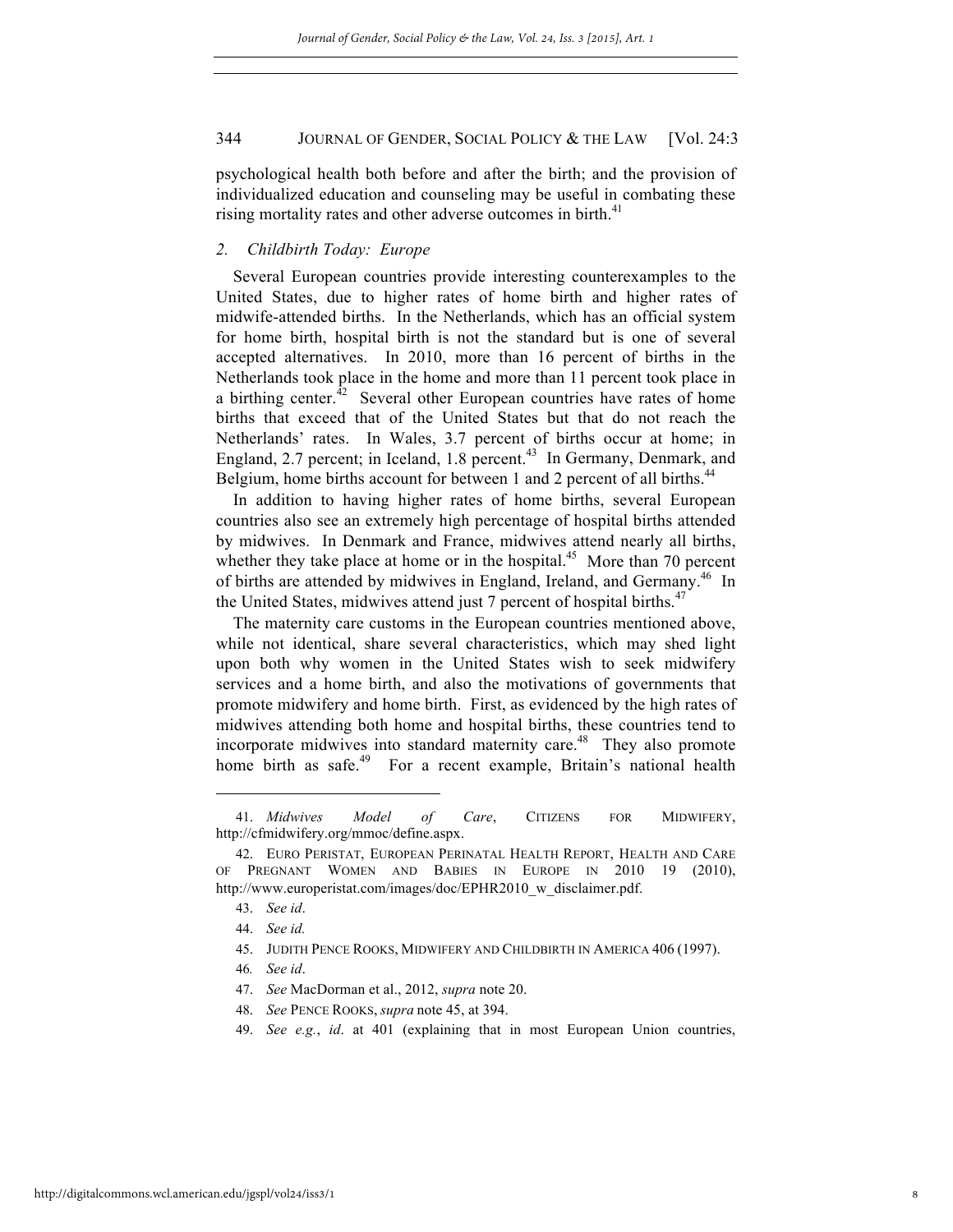service, the National Institute for Health Care and Excellence, issued guidelines in December 2014 advising women that for low-risk pregnancies, it is safer to give birth in the home or in a birthing center than in a hospital, due to the lower risk of a medically unnecessary intervention.<sup>50</sup> Finally, the costs associated with childbirth are considerably lower in countries that integrate midwifery services into maternal healthcare.<sup>51</sup> Healthcare systems that integrate midwifery services show that these are safe, cost-effective, and provide women with an alternative to physician-led care during pregnancy and childbirth.

For many women in the United States, unfortunately, choosing to have a home birth—or even to use the services of a midwife in a hospital birth—is simply not a meaningful option, as it is in several other developed countries. Yet increasing interest in home birth over the past decade reflects an important demand for this option. In light of rising maternal and infant mortality rates in the United States, it is especially important that further studies are conducted about midwives' potential to positively impact outcomes. It is also important that legislatures, in regulating access to midwifery, inform their decisions with facts, rather than rely solely on the discourse of risk.

#### *B. Midwife v. Physician*

#### *1. What Midwives Do*

There are several types of midwives that practice in the United States. These vary in the extent and type of training and education they receive, as well as in their level of licensure, regulation, or restriction in various states. This paper discusses three categories of midwives: Certified Nurse Midwives (CNMs), who obtain a degree in nursing as well as specialized training in midwifery; Certified Professional Midwives (CPMs), who are trained and certified by a national organization; and Lay Midwives, who train primarily by apprenticeship and are regulated by the fewest number of states—and actually statutorily barred from practicing in ten states and the District of Columbia.<sup>52</sup>

midwives play significant roles even in pregnancies with complications).

<sup>50.</sup> *See* Katrin Bennhold & Catherine Saint Louis, *British Regulator Urges Home Births Over Hospitals for Uncomplicated Pregnancies,* N.Y. TIMES, Dec. 3, 2014, http://www.nytimes.com/2014/12/04/world/british-regulator-urges-home-births-overhospitals-for-uncomplicated-pregnancies.html? $r=0$ .

<sup>51.</sup> *See* ROBBIE DAVIS-FLOYD, BIRTH MODELS THAT WORK 300 (Robbie E Davis-Floyd et al. eds., 2009); PENCE ROOKS, *supra* note 45, at 386-89.

<sup>52.</sup> *See* JENNIFER BLOCK, PUSHED: THE PAINFUL TRUTH ABOUT CHILDBIRTH AND MODERN MATERNITY CARE 180 (2007) (noting that these states are: Alabama, Illinois, Indiana, Iowa, Kentucky, Maryland, Missouri, North Carolina, South Dakota, and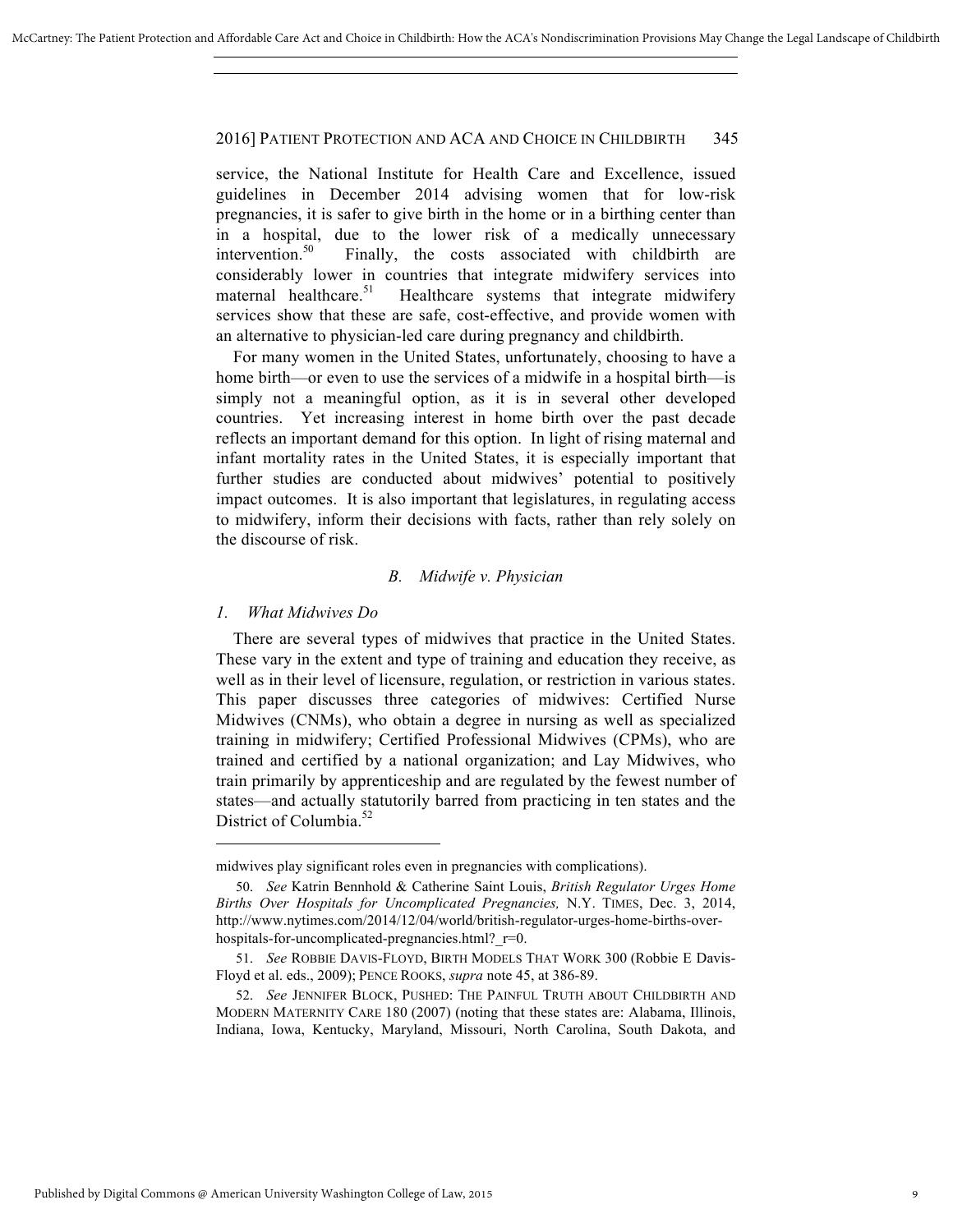#### *2. Arguments for and Against Home Birth*

Today, there is debate over the role midwives and physicians should optimally play in childbirth. Proponents of midwifery argue that midwives and physicians have different approaches to childbirth. $53$  Midwives consider childbirth a normal process. Pregnancy and labor are only a part of their wider focus; in addition to helping women with the biological aspects of conception, pregnancy, childbirth, and breastfeeding, midwives are also concerned with the impact of the birth on others in the household, the infant's adjustment to life outside of the womb, and other "social, cultural, spiritual and ceremonial aspects of pregnancy and childbirth."<sup>54</sup> Women who want to give birth at home or in a birth center, attended by a midwife, often prefer the comfort of a home or home-like setting. At home, women have the opportunity to surround themselves with friends and family during the labor.<sup>55</sup> They can also move freely and are able to eat, drink, or do anything else that would make them more comfortable.<sup>56</sup>

Supporters of midwifery and home birth are not only concerned with the benefits of giving birth under the care of a midwife—they also often have reasons for wanting to avoid hospital birth. Women who give birth in hospital settings are far more likely to undergo unnecessary medical interventions, including electronic fetal monitoring, anesthesia, induced labor, and cesarean section.<sup>57</sup> In addition to being costly, these interventions are often unnecessary for a pregnancy with no complications. They also have risks of their own, including making additional medical interventions necessary.<sup>58</sup> Cesarean sections, like any other surgery, can be

 $\overline{a}$ 

56. *See id*. at 481.

Wyoming).

<sup>53.</sup> *See e.g.*, Laura D. Hermer, *Midwifery: Strategies on the Road to Universal Legalization*, 13 HEALTH MATRIX 325, 336–37 (2003); Jill Cohen, *The Homebirth Choice*, MIDWIFERY TODAY (2008), http://www.midwiferytoday.com/articles/homebirthchoice.asp#Types.

<sup>54.</sup> PENCE ROOKS, *supra* note 45, at 395.

<sup>55.</sup> *See id*. at 481-82.

<sup>57.</sup> *See* Kenneth Johnson & Betty-Anne Daviss, *Outcomes of Planned Home Births with Certified Professional Midwives: Large Prospective Study in North America*, 330 BRIT. MED. J. 1416 (2005); NK Lowe, *Context and Process of Informed Consent for Pharmacologic Strategies in Labor Pain Care*, 49 J. MIDWIFERY & WOMEN'S HEALTH 250–59 (2004).

<sup>58.</sup> The "Cascade effect" is a phenomenon in which one intervention may cause a need for the next; for example, fetal monitoring can slow labor; an induction administered to speed up delivery may lead to increased pain; increased pain can lead to an epidural; an epidural can distress the fetus and make a C-section necessary. *See*  HENCI GOER, THE THINKING WOMAN'S GUIDE TO A BETTER BIRTH 96 (1999); *see also*  M. Sara Rosenthal, *Socioethical Issues in Hospital Birth: Troubling Tales from a*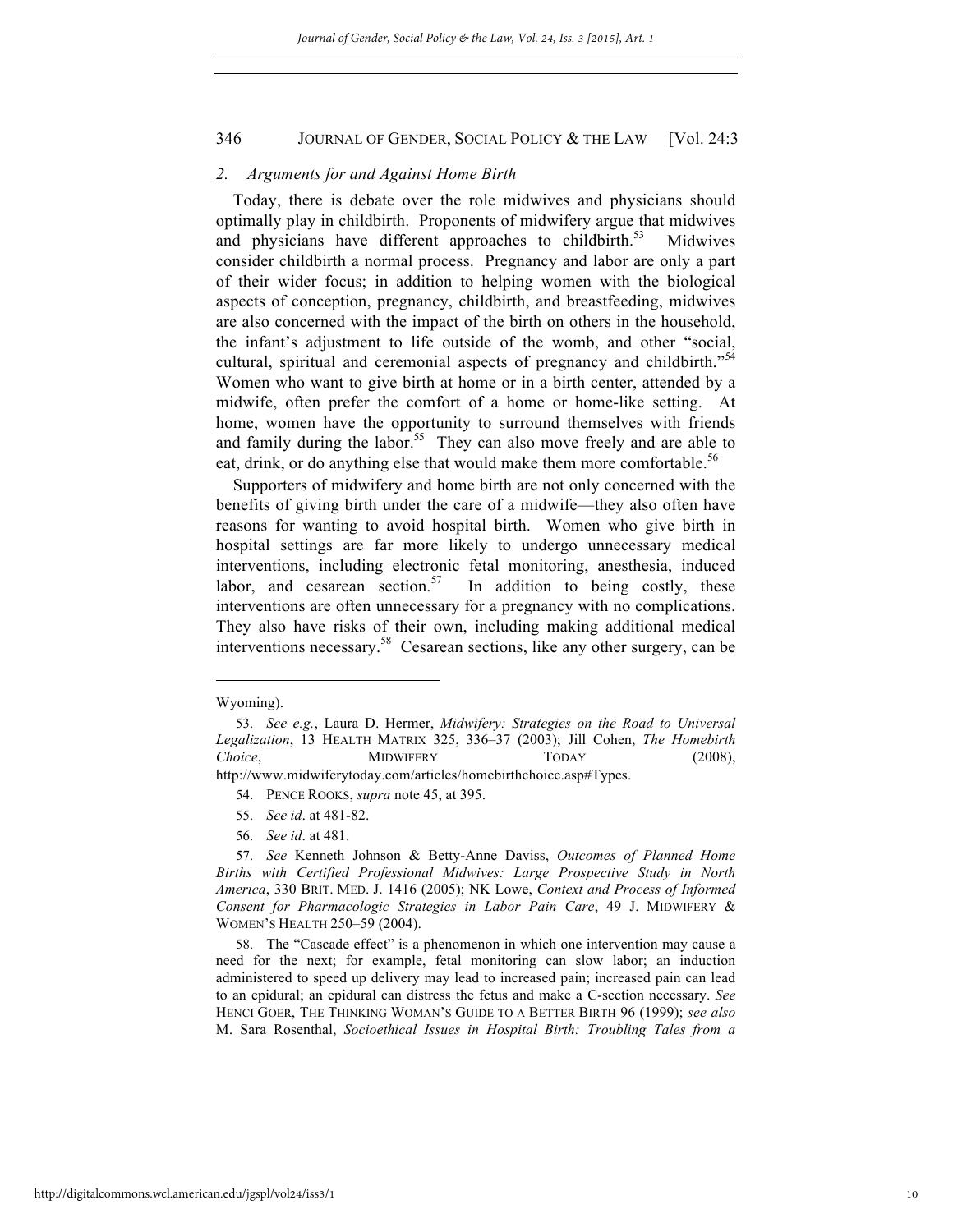risky, and maternal mortality rates are two to six times higher in women who undergo this procedure; yet during the last decade, rates of cesarean section reached an all-time high in the United States, at 32 percent of all births.<sup>59</sup> Many advocates of midwifery and home birth point to this as an example of physician focus on the diagnosis and management of pregnancy as a pathological process—rather than a normal life event. Other issues women who give birth in a hospital sometimes face include lack of informed consent and the feeling that they are not in control of the labor and delivery.<sup>60</sup> While physicians might be motivated by the convenience of a quick childbirth, the pay that comes from ordering additional medical tests or procedures, or the fear of liability for anything that could go wrong during the birth, midwives make an effort to prioritize the pregnant or laboring woman's comfort and instincts.

Of course, there are two sides to this argument. Medical groups in the United States, including the American College of Obstetricians and Gynecologists (ACOG) and the American Academy of Pediatrics (AAP), have issued guidelines asserting that childbirth is safest when it takes place in a hospital, under the care of a physician. $61$  The American Medical Association (AMA) has published a resolution asking state legislatures to pass legislation prohibiting home birth. $62$  There are many medical problems that can arise during childbirth—both for the laboring woman and her fetus or the newborn child. $63$  Physicians believe that these risks make hospitals the safest place for labor and delivery. When emergencies occur, hospitals are equipped to quickly intervene surgically or

*Canadian Sample*, 49 SOCIOLOGICAL PERSPECTIVES 369, 372 (2006) ("Once the first intervention is introduced, the laboring woman has the sense that she has lost control of the experience and that she is at the mercy of the hospital staff.").

<sup>59.</sup> *See* FAY MENACKER & BRADY E. HAMILTON, U.S. DEPT. OF HEALTH AND HUMAN SERVS., RECENT TRENDS IN CESAREAN DELIVERY IN THE UNITED STATES 1 (2010), http://www.cdc.gov/nchs/data/databriefs/db35.pdf (showing an increase in Cesarean sections from 21 per 100 births in 1996 to 32 per 100 births in 2007).

<sup>60.</sup> *See e.g.*, Sarah R. Baker et al., *"I Felt as Though I'd Been in Jail": Women's Experiences of Maternity Care During Labour, Delivery and the Immediate Postpartum*, 15 FEMINISM & PSYCHOLOGY 315, 315–42 (2005).

<sup>61.</sup> *See* Amie Newman, *Bad Medicine: AMA Seeks to Outlaw Home Births*, RH REALITY CHECK (June 16, 2008, 3:28 PM), http://rhrealitycheck.org/article/2008/06/16/bad-medicine-ama-seeks-to-outlaw-homebirths/.

<sup>62.</sup> *Id*.

<sup>63.</sup> *See* AM. COLL. OF OBSTETRICIANS & GYNECOLOGISTS, COMMITTEE ON OBSTETRIC PRACTICE, PLANNED HOME BIRTH (2011), https://www.acog.org/Resources\_ And Publications/Committee Opinions/Committee on Obstetric Practice/Planned H ome\_Birth [hereinafter ACOG COMMITTEE OPINION].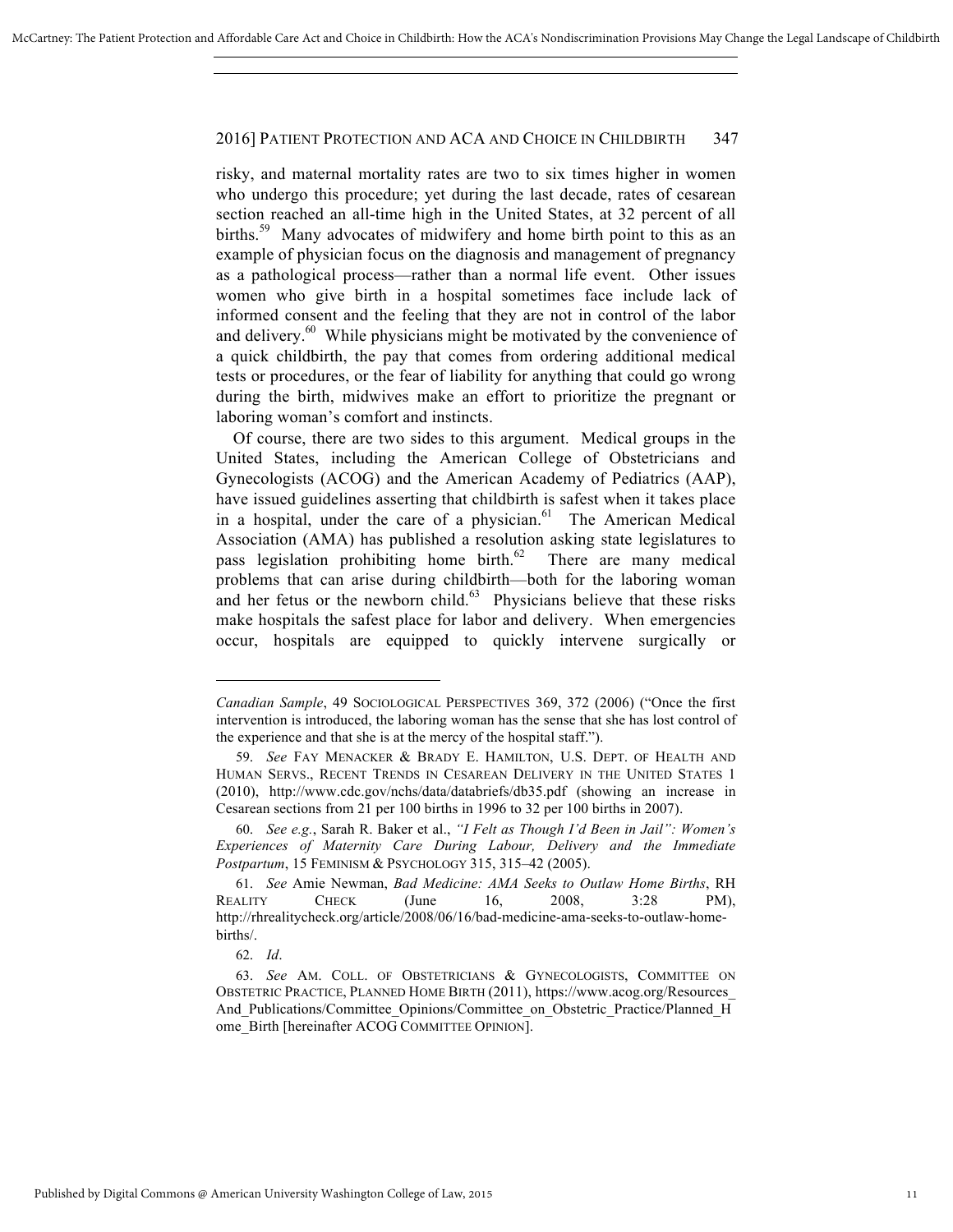pharmaceutically. Moreover, obstetricians are specialists who have years of medical training.<sup>64</sup> Hospital resources and trained personnel minimize risks and optimize preparation for emergencies.<sup>65</sup>

Additionally, some proponents of hospital birth cite the costs of an integrated home birth system as a concern. The costs of maintaining home birth as a safe and widely available option include the costs of a transfer system in case of emergencies; personnel, especially where there are shortages; and the legal costs and care costs associated with injuries or disabilities incurred by women and children in emergency situations.<sup>66</sup>

#### *3. Safety of Home Birth*

In addition to continuing debate about the benefits of midwifery care versus physician care for pregnant and laboring women, there is debate about the relative safety of home versus hospital births. Several studies of planned home births<sup>67</sup> have shown no increased risk to the woman or child.<sup>68</sup> These have largely taken place in areas ripe for safe transfers or widespread use of home birth.<sup>69</sup> Other studies have shown elevated risks to babies born at home.<sup>70</sup> While there is no consensus among the medical community whether home birth is as safe—or safer—than hospital birth, it is noteworthy that the United States has higher infant and maternal mortality rates than countries that have either higher rates of home birth or higher rates of births attended by midwives, in addition to physicians.<sup>71</sup>

67. Studies that compare the safety of home births with hospital births, but which include unplanned home births, may skew statistics and not fully represent the safety of planned home births. Judith Lothian, *Home Birth: The Wave of the Future?*, 15 J. Perinatal Educ. 43, 44 (2006) (citing Benedetti et al., *Outcomes of Planned Home Births in Washington State: 1989-1996*, OBSTETRICS & GYNECOLOGY 101, 198-200 (2003).

68. *See id*; Kenneth Johnson & Betty-Anne Daviss, *Outcomes of Planned Home Births with Certified Professional Midwives: Large Prospective Study in North America*, 330 BRIT. MED. J. 1416 (2005); Janssen et al., *Outcomes of Planned Home Births Versus Planned Hospital Births After Regulation of Midwifery in British Columbia*, 166 Can. Med. Ass'n J. 315, 315 (2002); Murray Enkin et al., A GUIDE TO EFFECTIVE CARE IN PREGNANCY AND CHILDBIRTH 250-51 (3rd ed. 2000).

69. *See* ACOG COMMITTEE OPINION, *supra* note 62, at 3 (examining planned home births in Washington State, the Netherlands, and British Columbia.).

70. *Id*.

<sup>64.</sup> *Id*. *See also Become an OBGYN: Education Requirements and Career Information,* http://study.com/become\_an\_obgyn.html (last visited Feb. 26 2016).

<sup>65.</sup> *See* ACOG COMMITTEE OPINION, *supra* note 63.

<sup>66.</sup> *See* Kelly Fitzgerald, *Home Birth Not As Safe, Cost Effective Or Satisfying As Previously Reported*, MED. NEWS TODAY (Nov. 13, 2012), http://www.medicalnewstoday.com/articles/252753.php.

<sup>71.</sup> *See* World Factbook, *supra* note 35; Amnesty International, supra note 36;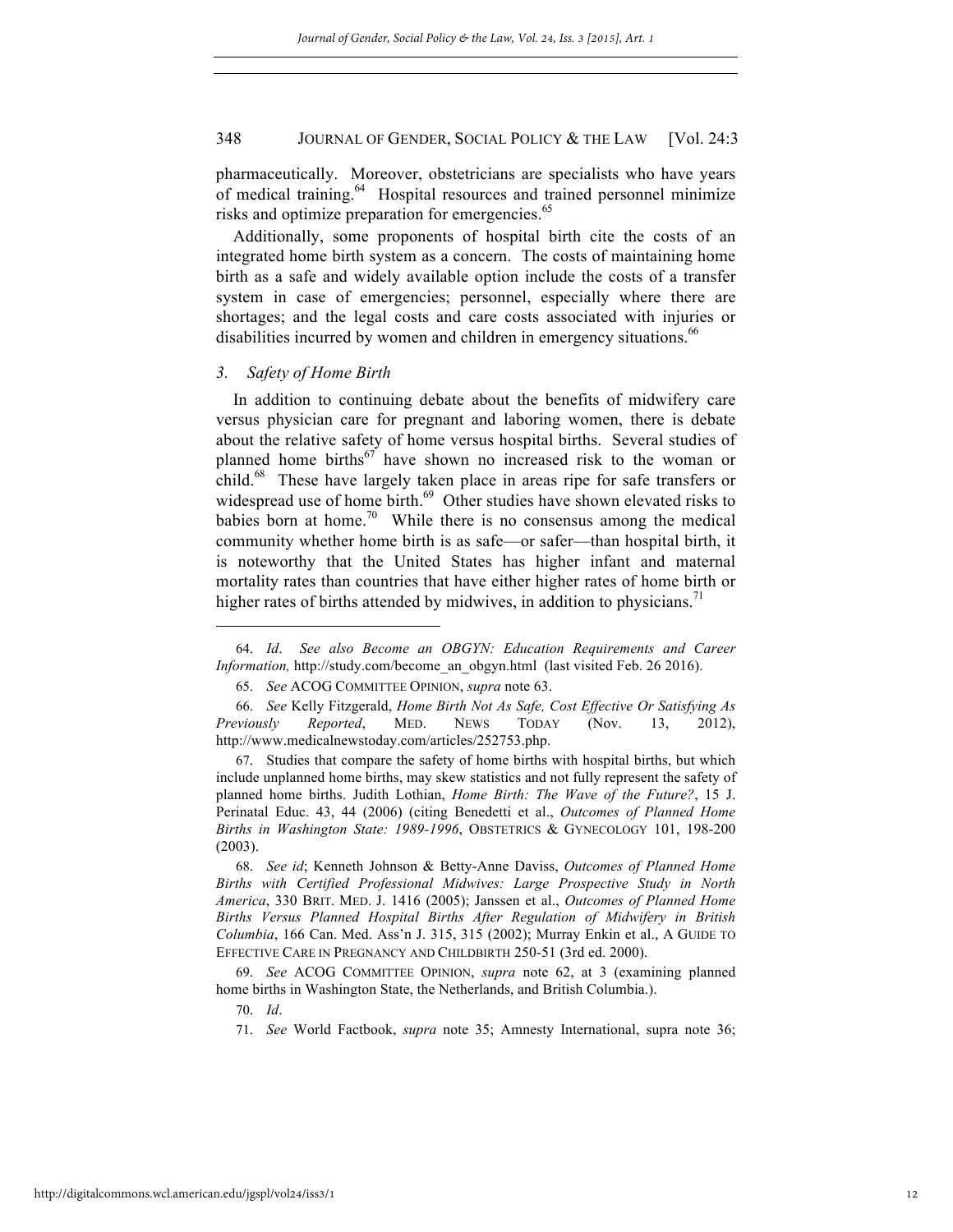#### II. HOME BIRTH: LEGAL OBSTACLES TO ACCESS

Several components of the U.S. healthcare system pose potential barriers to women who wish to give birth at home or in a birthing center—and the midwives whose services they use. First, state licensure of midwives and birth centers varies, leaving women with different options for childbirth depending on their state. Second, insurance plans do not always cover midwives and birthing centers. Midwives and others who turn to the legal system in an attempt to overcome these barriers face difficulties there, as well. This section focuses on how midwives, their clients, and their prospective clients are affected by these structural barriers to midwifery access.

### *A. State Licensure*

States have the power to regulate the medical licensing of midwives. There are several different classifications of midwives, which require different levels and types of training, and which have various degrees of recognition and regulation in different states. The primary categories of midwives are Certified Nurse Midwives, Certified Professional Midwives, and Lay Midwives.

### *1. Certified Nurse Midwives*

Certified Nurse Midwives (CNMs) are required to have a nursing degree and to obtain additional education in midwifery through an accredited nurse-midwifery program.<sup>72</sup> The American College of Nurse Midwives certifies CNMs, $^{73}$  and CNMs usually work in hospitals or birth centers.<sup>74</sup> Few CNMs assist in home births, because to do so they must collaborate with a physician.<sup>75</sup> CNMs are licensed in all states, but several states only license CNMs and not other types of midwives.

Connecticut is one example of a state that licenses CNMs but not other types of midwives.<sup>76</sup> In Connecticut, CNMs seeking licensure must hold current certification by the American College of Nurse Midwives; be

Shapiro*, supra* note 37*.*

<sup>72.</sup> *Become a Midwife*, AM. C. OF NURSE-MIDWIVES, http://www.midwife.org/Become-a-Midwife.

<sup>73.</sup> *Id*. *See also* Medline Plus, Certified Nurse-Midwife, NATIONAL INSTITUTES OF HEALTH/U.S. NATIONAL LIBRARY OF MEDICINE (2013), http://www.nlm.nih.gov/medlineplus/ency/article/002000.htm.

<sup>74.</sup> *Id.* 

<sup>75.</sup> Cohen, *supra* note 53.

<sup>76.</sup> *Midwife Licensure Requirements*, Conn. Dep't OF PUBLIC HEALTH (2015),

http://www.ct.gov/dph/cwp/view.asp?a=3121&q=389420 (last visited Feb. 14, 2016).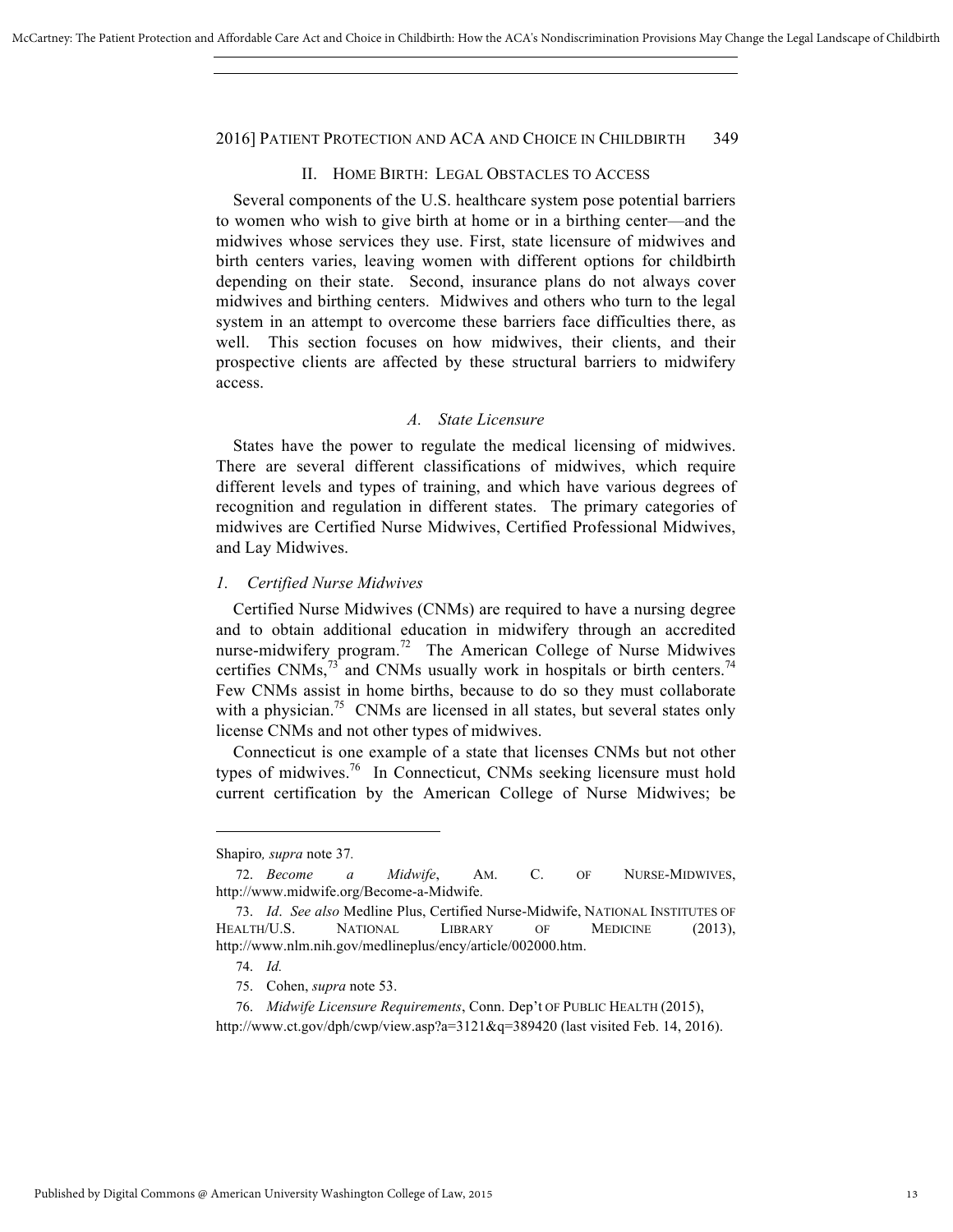eligible for registered nurse licensure in Connecticut; and have successfully completed thirty hours of education in pharmacology for nursemidwifery.<sup>77</sup> Because Connecticut has no law regulating—or making illegal—lay midwifery, a woman in Connecticut seeking a home birth may find and use the services of a lay midwife. She might, however, have trouble getting an insurance company to cover these services. Insurance providers are not required to cover the services of unlicensed medical actors. Moreover, even though Connecticut neither regulates nor restricts the practice of midwives who are not CNMs, certified professional midwives and lay midwives remain at risk of prosecution for the unlicensed practice of nursing or medicine in states that only regulate CNMs.

Although this legal landscape is not ideal for a woman who wishes to use the services of a midwife but not in a hospital setting, a woman in Connecticut would face fewer obstacles in pursuit of a home birth than a woman in a state that has enacted a prohibition on the practice of lay midwifery. The practice of lay midwifery is unlawful in eleven jurisdictions, including the District of Columbia.<sup>78</sup> North Carolina is one such state.<sup>79</sup> The only legal option for a woman seeking a home birth in North Carolina would be to use the services of a CNM under the supervision of a physician. Statutory bans on midwifery have not entirely stopped women from choosing to have their babies at home; instead, they have sent pregnant women and midwives underground.<sup>80</sup> Although there are lay midwives who will break the law in order to assist in home births especially when the alternative is a woman giving birth without any medical assistance—these births may be riskier. It may be more difficult for a midwife practicing illegally to make the decision to transfer to the hospital, given her personal stakes in not being detected.<sup>81</sup>

### *2. Certified Professional Midwives*

Certified Professional Midwives (CPMs) are certified by the North

<sup>77.</sup> *Id*.

<sup>78.</sup> *See* Block, *supra* note 52, at 180.

<sup>79.</sup> N.C. GEN. STAT. § 90-178.3 (2015).

<sup>80.</sup> Sara Patterson, *Underground Midwives Flout N.C. Law to Give Moms-to-be More Choices*, CREATIVE LOAFING (Jan. 8, 2014), http://clclt.com/charlotte/underground-midwives-flout-nc-law-to-give-moms-to-bemore-choices/Content?oid=3298788.

<sup>81.</sup> *Id*. ("Every time a midwife is working illegally, there is going to be hesitation about going to a hospital if it becomes necessary,' says Joelle Ceremy, a certified midwife who is licensed to attend home births in South Carolina. 'Most of these women have kids themselves, so they're concerned about their own freedom.").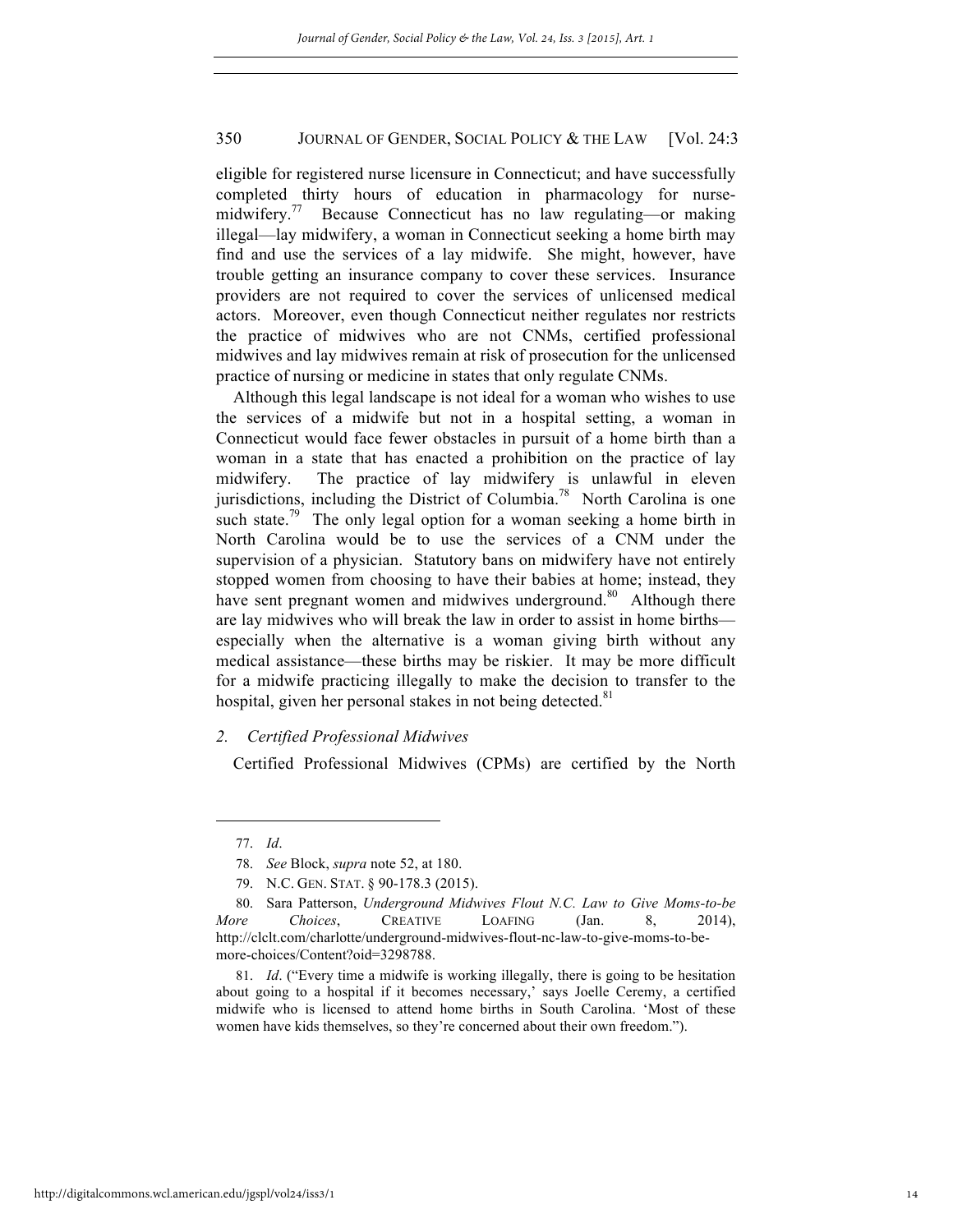American Registry of Midwives  $(NARM)$ <sup>82</sup> To qualify for certification, CPMs train through a combination of education and supervised clinical experience.<sup>83</sup> CPMs can only work legally in states that recognize and regulate their profession. About half of the states regulate CPMs through requiring licensure, certification, or registration with the state.<sup>84</sup> CPMs usually work in birth centers and/or in the home setting.<sup>85</sup> California is one example of a state that licenses CPMs. In California, CPMs may apply for California midwifery licensure after passing NARM training and certification examination.<sup>86</sup>

#### *3. Lay Midwives*

A final group of midwives are known as lay midwives. $87$  Compared with CNMs and CPMs, lay midwives generally have less formal training.<sup>88</sup> Lay midwives generally learn necessary skills through apprenticing with more experienced midwives and assist in home births.<sup>89</sup> States regulate lay midwifery to various degrees. About half of the states neither regulate nor prohibit lay midwifery. Lay midwifery is unlawful in ten states and the District of Columbia.<sup>90</sup> Several states explicitly permit lay midwives to practice and have laws regulating aspects of the practice.<sup>91</sup> For example, the Arkansas "Licensed Lay Midwife Act" authorized the Arkansas Department of Health to create rules and regulations for the licensing of lay midwives who wish to practice in the state.<sup>92</sup> The Department of Health then created guidelines detailing safety protocols for antepartum, intrapartum, postpartum, and newborn care, as well as requirements for

 $\overline{a}$ 

85. Medline Plus, *supra* note 73.

86. *See Midwives Application for Licensure*, THE MED. BOARD OF CAL., http://www.mbc.ca.gov/Applicants/Midwives/ (last visited Feb. 14, 2016).

87. Lay midwives are also known as "direct entry" midwives. Cohen, *supra* note 53.

88. *Id*.

89. *Id*.

90. *See* BLOCK, *supra* note 51, at 180.

91. Donna M. Peizer, *A Social and Legal Analysis of the Independent Practice of Midwifery: Vicarious Liability of the Collaborating Physician and Judicial Means of Addressing Denial of Hospital Privileges*, 2 BERKELEY WOMEN'S L.J. 139, 176 (2013), http://scholarship.law.berkeley.edu/cgi/viewcontent.cgi?article=1012&context=bglj.

<sup>82.</sup> *How to Become a CPM*, NORTH AMERICAN REGISTRY OF MIDWIVES, http://narm.org/certification/how-to-become-a-cpm/ (last updated 2016).

<sup>83.</sup> *Id*.

<sup>84.</sup> *See CPMS LEGAL STATUS BY STATE,* THE BIG PUSH FOR MIDWIVES, http://pushformidwives.nationbuilder.com/cpms\_legal\_status\_by\_state (last visited Feb. 17, 2016).

<sup>92.</sup> Licensed Lay Midwife Act, Ark. Code Ann.§ 17-85-101 (1987).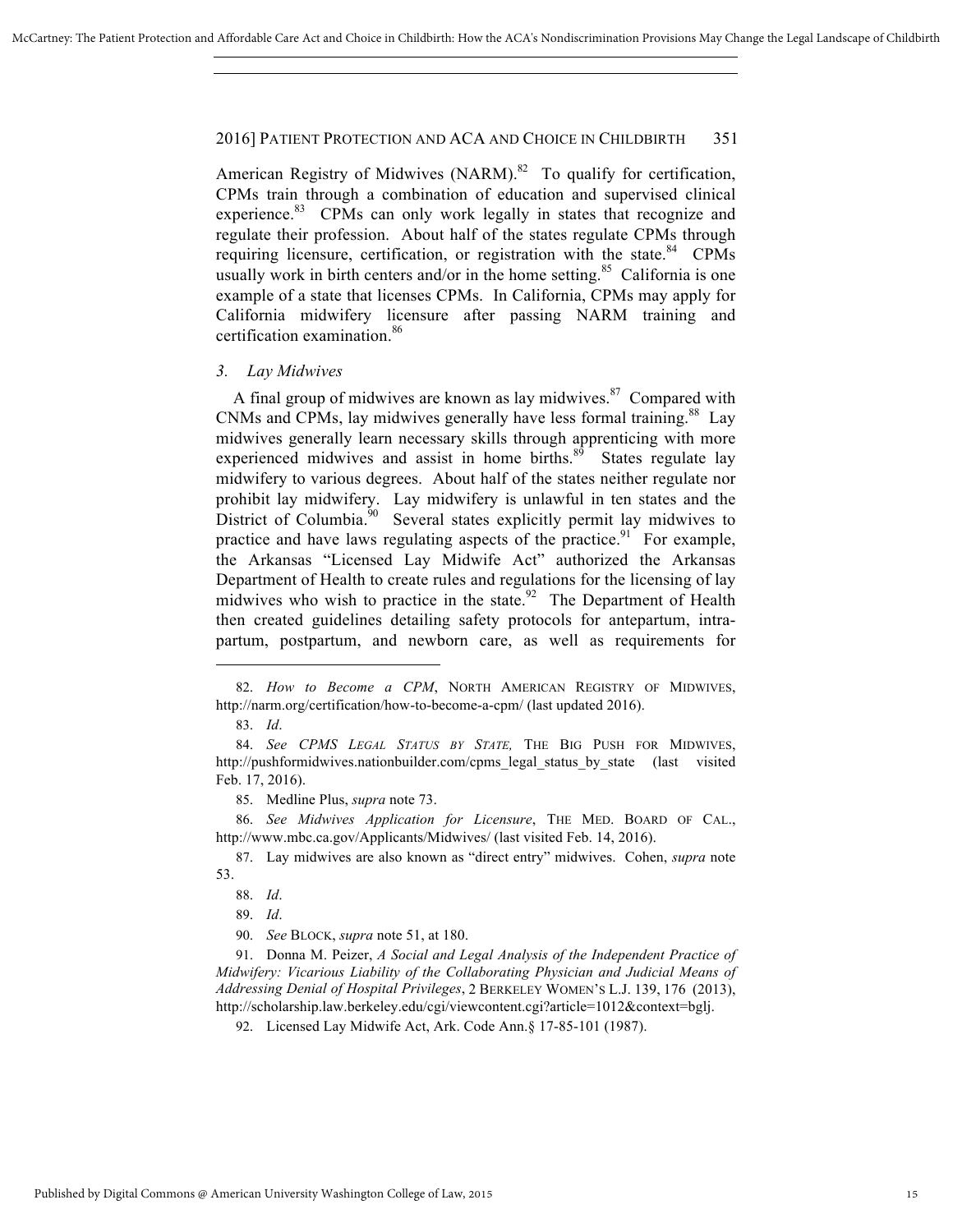emergency situations and transfers.<sup>93</sup>

Because most states do not regulate lay midwifery—and some states even prohibit it—most women in the United States who desire a home birth may face uncertainty when seeking and financing midwifery services.

### *4. Birth Centers*

Birth centers, defined by the American Public Health Association as "Any health facility, place, or institution which is not a hospital or in a hospital and where births are planned to occur away from the mother's usual residence following normal, uncomplicated pregnancy, $v^{94}$  are increasingly being used by women who do not wish to give birth at a hospital—but also do not want to give birth at home.<sup>95</sup> They are often designed to be home-like facilities. The American Association of Birth Centers, which advocates for increased access to and use of these facilities, states that birth centers are guided by "prevention, sensitivity, safety, appropriate medical intervention, and cost effectiveness."<sup>96</sup> At birth centers, women are cared for by midwives, with the possibility of transfer to a hospital. $97$ 

Birth Centers are licensed in forty-one states and operate in eight states that do not license them. $98$  This means that most women can theoretically use a birth center if they choose to; however, insurance coverage can provide a barrier to access. Fifteen percent of women who use birth centers use a form of self payment; about 50 percent use private insurance; 24

<sup>93.</sup> *See generally, Rules and Regulations for Governing the Practice of Lay Midwifery in Arkansas*, ARK. STATE BOARD OF HEALTH (Apr. 2007), http://www.healthy.arkansas.gov/aboutadh/rulesregs/laymidwifery.pdf.

<sup>94.</sup> *Guidelines for Licensing and Regulating Birth Centers,* AMERICAN PUB. HEALTH ASS'N, http://www.apha.org/policies-and-advocacy/public-health-policystatements/policy-database/2014/07/10/13/29/guidelines-for-licensing-and-regulatingbirth-centers (last visited Feb. 25, 2016).

<sup>95.</sup> MacDorman et al., 2014, *supra* note 1, at 2 (finding that, like home births, birth center births have been rising since 2004 but continue to constitute fewer than 0.5 percent of all U.S. births).

<sup>96.</sup> *What is a Birth Center?,* AM. ASS'N OF BIRTH CTRS. (2014), http://www.birthcenters.org/?page=bce\_what\_is\_a\_bc (last visited Feb. 13, 2016).

<sup>97.</sup> Birth Center Results, AM. ASS'N OF BIRTH CTRS. (2010), https://web.archive.org/web/20130702233946/http://www.birthcenters.org/open-abirth-center/birth-center-experience/birth-center-results.

<sup>98.</sup> *See* Letter from Am. Ass'n of Birth Ctrs. to Mr. Donald S. Clark, Sec'y, FTC 2 (Apr. 30, 2014) (on file with Federal Trade Commission), https://www.ftc.gov/system/files/documents/public\_comments/2014/04/00171- 90023.pdf.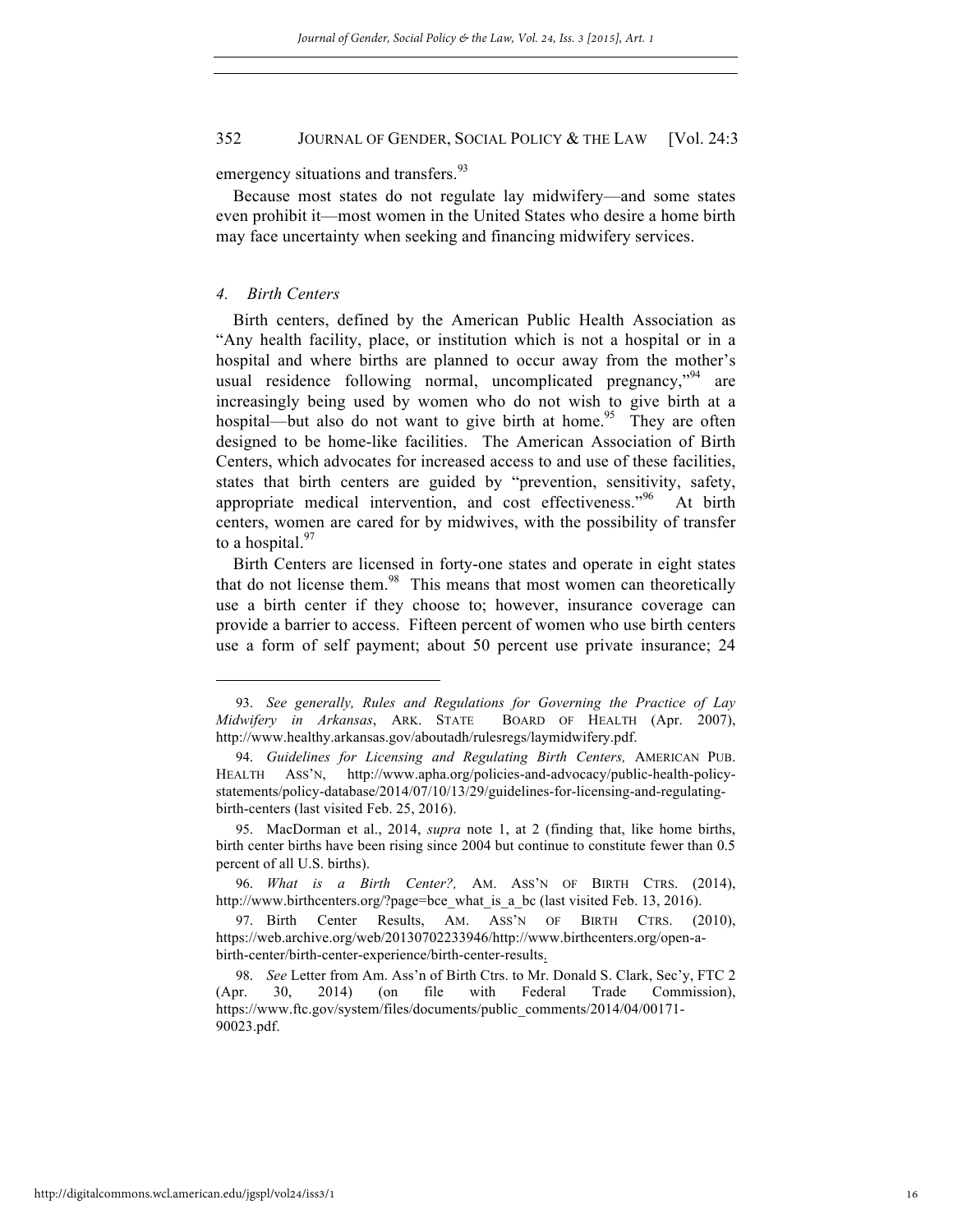percent use Medicaid; 2 percent use Medicare; and 3 percent have military coverage.<sup>99</sup>

### *B. Insurance Coverage*

Insurance providers in the United States vary in coverage of midwifery services and birth centers, but legislative changes over the last several years suggest that providers are moving in the direction of greater coverage.

The ACA mandated Medicare coverage for licensed midwives and birth centers.<sup>100</sup> It also prohibited private insurance providers that participate in the Healthcare Marketplace from discriminating against licensed providers, including midwives.<sup>101</sup> Medicare has covered midwifery services and birth center births in accordance with state licensure for more than two decades, but the ACA also made positive changes to Medicare coverage by increasing reimbursement for  $CNMs$ .<sup>102</sup> Women who are seeking midwifery services states that prohibit or do not license CPMs, lay midwives, and/or birth centers, continue to face obstacles to paying for such services.

### *C. Legal Obstacles*

A variety of circumstances have led midwives to bring legal action defending their right to practice—these have included situations in which midwives were protesting state laws prohibiting midwives from practicing outside of the scope of state licensure<sup>103</sup> or were disciplined for practicing without a license or enjoined from such practice.<sup>104</sup>

There have been many cases in which midwives have put forward constitutional arguments that state statutes restricting or regulating midwifery, or state action disciplining midwives for practicing outside the

MLN/MLNMattersArticles/downloads/mm7005.pdf.

<sup>99.</sup> Rebecca Dekker, *New Evidence Confirms Birth Centers Provide Top-Notch Care*, AM. ASS'N OF BIRTH CTRS. (Jan. 31, 2013), http://www.birthcenters.org/?page=NBCSII.

<sup>100.</sup> *Payment for Certified Nurse-Midwife (CNM) Services*, CTR. FOR MEDICARE & MEDICAID SERVS. (Dec. 7, 2012), http://www.cms.gov/Outreach-and-Education/Medicare-Learning-Network-

<sup>101.</sup> Amy N. Moore, *ACA Prohibits Discrimination Against Licensed Providers,*  Inside Compensation (July 31, 2014), https://www.insidecompensation.com/2014/07/31/aca-prohibits-discrimination-againstlicensed-providers/.

<sup>102.</sup> *See Payment for Certified Nurse-Midwife, supra* note 100.

<sup>103.</sup> *See* Lange-Kessler v. Dep't of Educ. of the State of N.Y., 109 F.3d 137, 139 (2d Cir. 1997).

<sup>104.</sup> *E.g*., Leigh v. Bd. of Registration in Nursing, 481 N.E.2d 1347, 1349 (Mass. 1985); People ex rel. Sherman v. Cryns, 786 N.E.2d 139, 144 (Ill. 2003).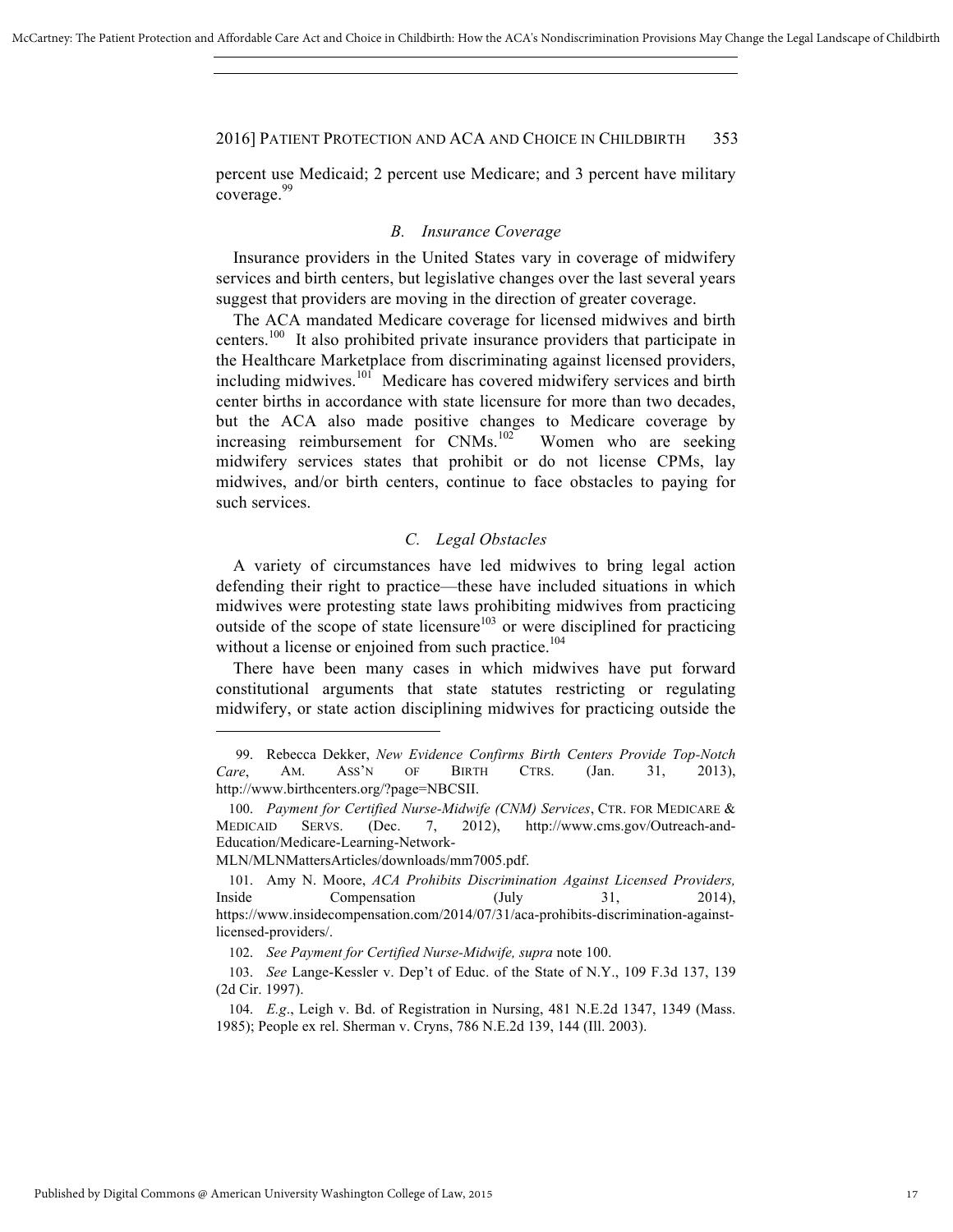scope of state licensure, violate midwives and pregnant women's due process and equal protection rights.<sup>105</sup> Largely, these arguments have been unsuccessful in court. No U.S. court has held that the decision where to give birth is encompassed by the right to privacy, which is considered a fundamental right under the Constitution.<sup>106</sup> Instead, courts have tended to rely on the framework laid out in *Roe v. Wade* and its progeny.107 In *Roe*, the Supreme Court recognized that at the point of viability, the State has a legitimate interest in the life of the fetus.<sup>108</sup> The Massachusetts Supreme Court, in validating a statutory scheme in which CNMs were licensed, while lay midwives were not, declared that statutes requiring midwives to be licensed according to state law are "adopted precisely to protect this interest  $\left[$  in the health and safety of the fetus and woman $\right]$ .<sup> $109$ </sup> Other courts have similarly found that the right of privacy, while encompassing some reproductive and procreative choices, does not include the choice to give birth at home with the assistance of an unlicensed midwife.<sup>110</sup> Because midwives have not successfully argued that the ability to choose the circumstances of birth should be encompassed as a fundamental privacy right, their constitutional arguments have been limited.

In determining whether state action that does not impinge upon a fundamental right violates the Fourteenth Amendment, a court looks to whether there is a "rational basis" for the state action.<sup>111</sup> If there is a rational basis for the state action, a court will not find that it unconstitutional. Constitutional claims by midwives that challenge state licensure schemes which exclude midwives, or disciplinary action toward a midwife who has acted outside of such licensure, generally have not been successful because of state interests in protecting the health of women and children. The Second and Third Circuits have both issued such rulings in denying due process claims; $^{112}$  as the Third Circuit explained, a training

<sup>105.</sup> *E.g.*, *Lange-Kessler,* 109 F.3d at 139; *Leigh,* 481 N.E.2d at 1349.

<sup>106.</sup> *See, e.g*., Griswold v. Connecticut, 381 U.S. 479, 484 (1965) (finding a fundamental right to privacy in marital relationships); *see also* Lawrence v. Texas, 539 U.S. 558, 564-66 (extending the right to privacy to consensual, homosexual activity).

<sup>107.</sup> *See generally* Roe v. Wade*,* 410 U.S. 113 (1973).

<sup>108.</sup> *Id*. at 163.

<sup>109.</sup> Leigh v. Bd. of Registration in Nursing, 506 N.E.2d 91, 93-94. (Mass. 1987).

<sup>110.</sup> *E.g*., Sammon v. N.J. Bd. of Med. Exam'rs*,* 66 F.3d 639, 645 (3d Cir. 1995); People v. Rosburg, 805 P.2d 432, 437 (Colo. 1991); State v. Kimpel*,* 665 So.2d 990, 994 (Ala. Ct. App. 1995); Bowland v. Mun. Court, 556 P.2d 1081, 1088-89 (Cal. 1976); Hunter v. Maryland, 676 A.2d 968, 975 (Md. Ct. Spec. App. 1996).

<sup>111.</sup> *See generally* United States v. Carolene Prods. Co., 304 U.S. 144 (1938).

<sup>112.</sup> *See* Lange-Kessler v. Dep't of Educ. of the State of N.Y., 109 F.3d 137, 141 (2d Cir. 1997); *Sammon,* 66 F.3d at 645.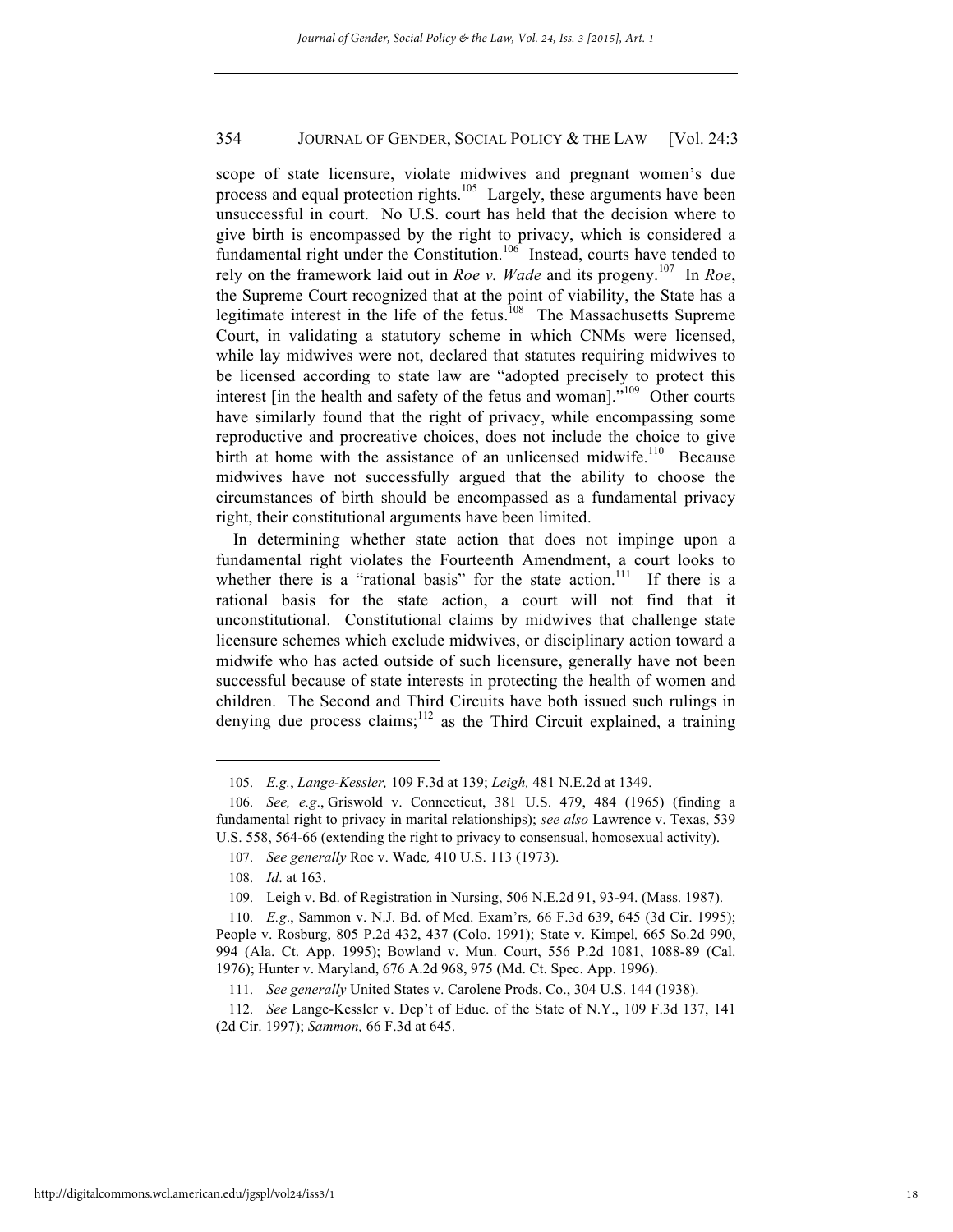requirement was not irrational "given [State] interests in both the technical competence of the entire population of midwives and the health of the entire population of midwife consumers,"<sup>113</sup> and adding that "it is for the legislature, not the courts, to balance the advantages and disadvantages of the ... requirement."<sup>114</sup> Equal Protection arguments have been defeated under the same rational basis analyses. $115$ 

Midwives have also brought legal challenges to midwifery restriction under the Sherman Act, which provides, "[e]very contract, combination . . . or conspiracy, in restraint of trade or commerce among the several States . . . is declared to be illegal." 15 U.S.C. § 1 (1982). However, courts have held that several actions, including state licensure of midwives,  $116$  the restriction of midwifery practice to licensed facilities, $117$  and physicians acting with hospitals to limit the admitting privileges of midwives,  $118$  do not constitute restraint of trade.<sup>119</sup>

### *D. Section 2706(a) of the ACA and Access to Midwifery*

Section 2706(a) of the ACA, which prohibits private insurers from extending coverage to licensed providers, went into effect in 2014. While the statute's protection is limited to midwives who are acting within the scope of state licensure, it provides a cause of action for licensed midwives and patients when health insurance companies refuse to cover midwifery services. For CNMs and their patients, the law is likely to significantly expand access to midwifery services to those who cannot afford to pay outof-pocket.

Prior to the passage of the ACA, only thirty-three states had laws in

116. Leigh v. Bd. of Registration, 506 N.E.2d 91, 94 (Mass. 1987).

117. *Id.* 

<sup>113.</sup> *Sammon*, 66 F.3d at 646.

<sup>114.</sup> *Id*. (*citing* Williamson v. Lee Optical of Oklahoma, Inc*.,* 348 U.S. 483, 483 (1955)).

<sup>115.</sup> *E.g*., *Rosburg*, 805 P.2d at 439 (explaining that the classification of licensed nurse-midwives versus lay midwives is rational and reasonable. Testimony at trial revealed that nurse-midwives practicing in Colorado are required to be registered nurses, must have an additional year of midwifery training and also must participate in continuing education. The state's expert in pediatrics and obstetrics testified that the state's certification of nurse-midwives and prohibition of lay midwifery was 'very reasonable and rational.').

<sup>118.</sup> Nurse Midwifery Assocs. v. Hibbett, 918 F.2d 605, 614 (6th Cir. 1991) ("With respect to the allegations that HCH and SHH conspired with their respective medical staffs, for the reasons stated above, we conclude that the members of the medical staff were acting as agents of the hospital and that, therefore, the intracorporate conspiracy doctrine is controlling.").

<sup>119.</sup> *Leigh*, 506 N.E.2d at 94.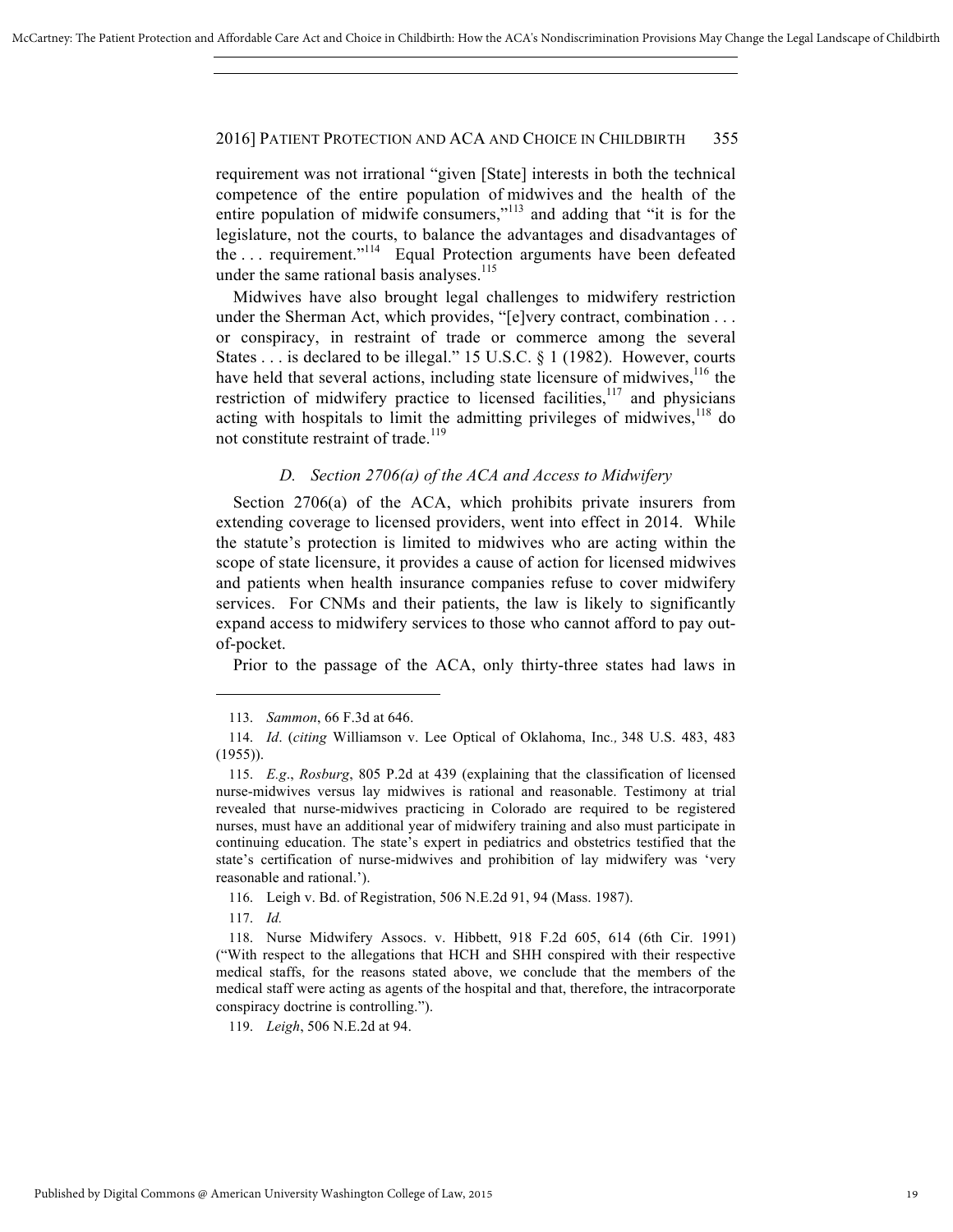place requiring private insurers to cover midwifery services, and insurers were only required to reimburse CNMs for all maternity services in fifteen states.<sup>120</sup> One study of eighteen private insurers found that the majority of insurers sampled did not offer coverage of midwifery and noted that the factors that made insurers most likely to cover complimentary or alternative medical care were "consumer interest, demonstrable clinical efficacy, and state mandates."<sup>121</sup> A 1992 study found that less than 20 percent of total payments to CNMs derived from commercial insurance companies.<sup>122</sup> In 2013, in response to a New York Times article on the costliness of childbirth in the United States, dozens of women penned frustrated responses, which detailed stories of private insurance companies refusing to cover midwife care.<sup>123</sup> One woman described her insurer's refusal to pay for medical care in a birth center, which was cheaper than a hospital birth, and noted, "If I had used a medical doctor, medications and had a C-section with a hospital stay of one week, my coverage would have been 100 percent."<sup>124</sup>

If CNMs or other midwives licensed by state statute are discriminated against by an Section 2706(a) of the ACA, they now have the right to state enforcement in accordance with guidelines set out by the state; if the state does not enforce the law, enforcement falls to the U.S. Department of Health and Human Services (HHS).<sup>125</sup> Unfortunately, § 2706(a) does not help—and may even hurt—women seeking the services of unlicensed midwives. While the ACA contains several provisions that are friendly to unlicensed providers of complimentary and alternative medicine  $(CAM)^{126}$ 

- 123. Rosenthal, *supra* note 120.
- 124. *Id*.

 $\overline{a}$ 

125. 42 U.S.C. § 18041 (2012).

<sup>120.</sup> *See* Elizabeth Rosenthal, *Getting Insurance to Pay for Midwives*, N.Y. TIMES, July 3, 2013, http://well.blogs.nytimes.com/2013/07/03/getting-insurance-to-pay-formidwives/?\_r=0; E.R. Declercq et al., *State Regulation, Payment Policies, and Nurse-Midwife Services*, 17 HEALTH AFF. 2, 193 (1998).

<sup>121.</sup> Kenneth R. Pelletier et al., *Current Trends in the Integration and Reimbursement of Complementary and Alternative Medicine by Managed Care, Insurance Carriers, and Hospital Providers*. 12(2) AMERICAN J. HEALTH PROMOTION 112, 122 (1997).

<sup>122.</sup> Anne Scupholme et al, *Nurse-Midwifery Care to Vulnerable Populations Phase I: Demographic Characteristics of the National CNM Sample*, 37(5) J. NURSE MIDWIFERY 341, 345 (1992).

<sup>126.</sup> 42 U.S.C. § 256a-1 (2012) ("The Secretary of Health and Human Services [...] shall establish a program to provide grants to or enter into contracts with eligible entities to establish community-based interdisciplinary, interprofessional teams (referred to in this section as "health teams") to support primary care practices, including obstetrics and gynecology practices, within the hospital service areas served by the eligible entities.").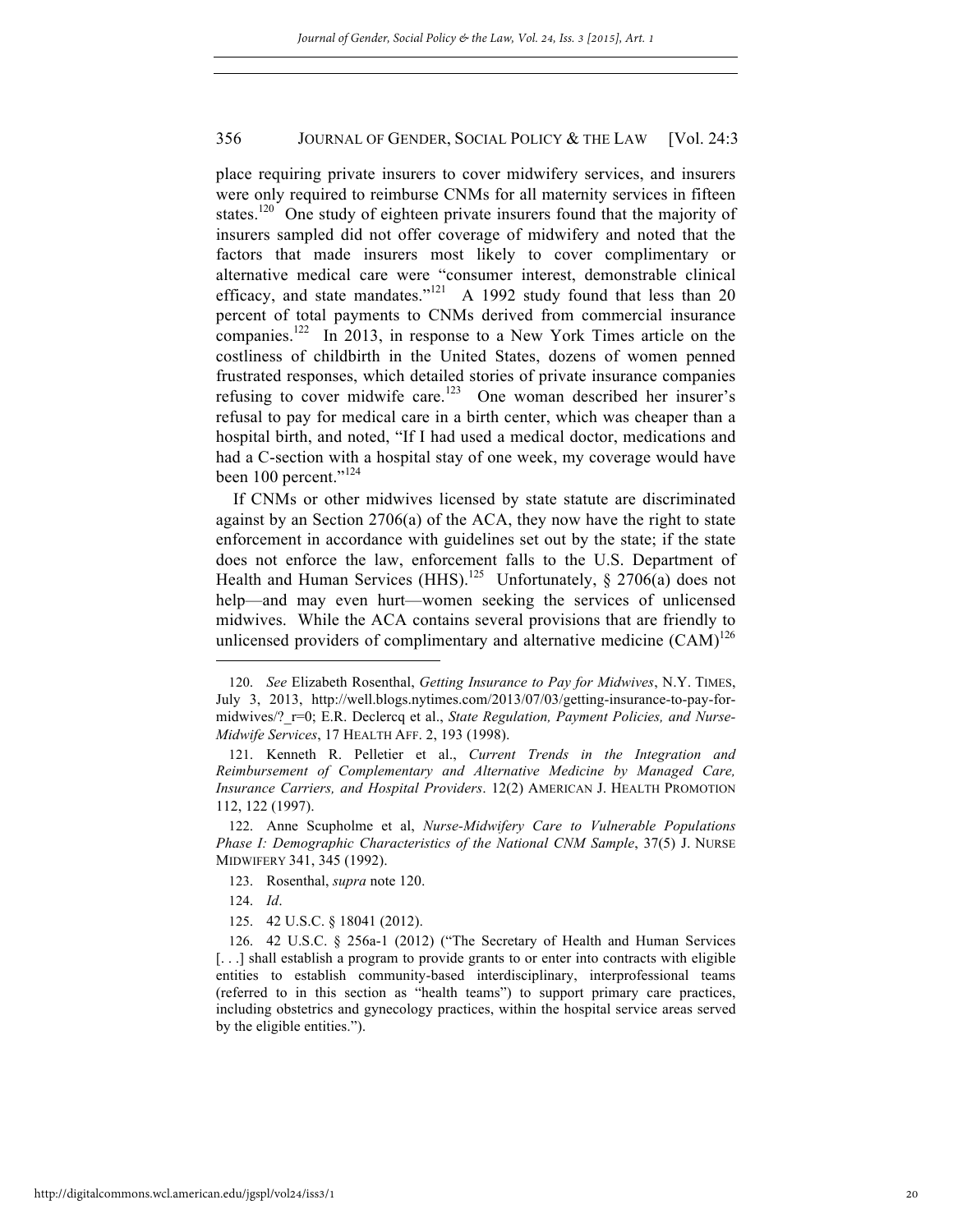and even establishes interprofessional health teams<sup>127</sup>, the exclusive language of  $\S 2706(a)$  allows insurers to deny coverage to any unlicensed professional. Moreover, it may incentivize state legislatures to repeal current licensure of midwives, or refuse to establish new licensure provisions, and thus avoid reimbursing midwives at 100 percent of the rate of their fee, which is now required for Medicare and Medicaid reimbursements.

### III. HOSPITAL BIRTH AND THE LAW: LEGAL OBSTACLES TO REMEDIES

### *A. Background*

The previous section explained the structural and legal barriers that prevent women from choosing to use a midwife or give birth at home. This section explores issues that can occur in hospital births, where physicians often balance the woman's interests and rights against risk to the fetus, regardless of whether such balancing is lawful. Physicians sometimes prioritize the wellbeing of the fetus over the wellbeing of the woman, or her decisions about her medical care, and perform forced medical interventions or do not provide the requisite informed consent. When subjected to such mistreatment by the physician—or even other forms of misconduct, such as emotional abuse during labor—women often face legal barriers to recourse. When the labor and delivery result in a healthy baby, judges and juries, and accordingly, lawyers, are unlikely to view physician transgressions as yielding significant, if any, damages.

A recent example that has been discussed in the media is the case of "Kelly," a California woman whose forced episiotomy was caught on video

<sup>127.</sup> *See* Louis Jacobson, *Did the Health Care Law Give 'Elevated Legitimacy' to Alternative Medicine?*, POLITIFACT: PUNDITFACT, Feb. 24, 2015, http://www.politifact.com/punditfact/statements/2015/feb/24/jonah-goldberg/did-acagive-elevated-legitimacy-alternative-medic/ (noting that the following provisions of the ACA create legitimacy for non-licensed providers of alternative treatments: Section 4001, which "establishes the National Prevention, Health Promotion and Public Health Council and, in turn, an advisory group on prevention, health promotion, and integrative and public health issues"; Section 4206, which "creates a pilot program to provide at-risk individuals who use community health centers with 'individualized wellness plans' designed to reduce risk factors for preventable conditions, including integrative health techniques"; Section 5101, which "creates a National Healthcare Workforce Commission and expands the definition of the health care workforce to include integrative health care practitioner, licensed complementary and alternative medicine provider, and doctors of chiropractic"; and Section 6301, which "establishes the Patient-Centered Outcomes Research Institute to fund research that determines which medical techniques work best, [...] funding studies of 'relaxation and mindfulness exercises,' massage, yoga, meditation, and breathing exercises.").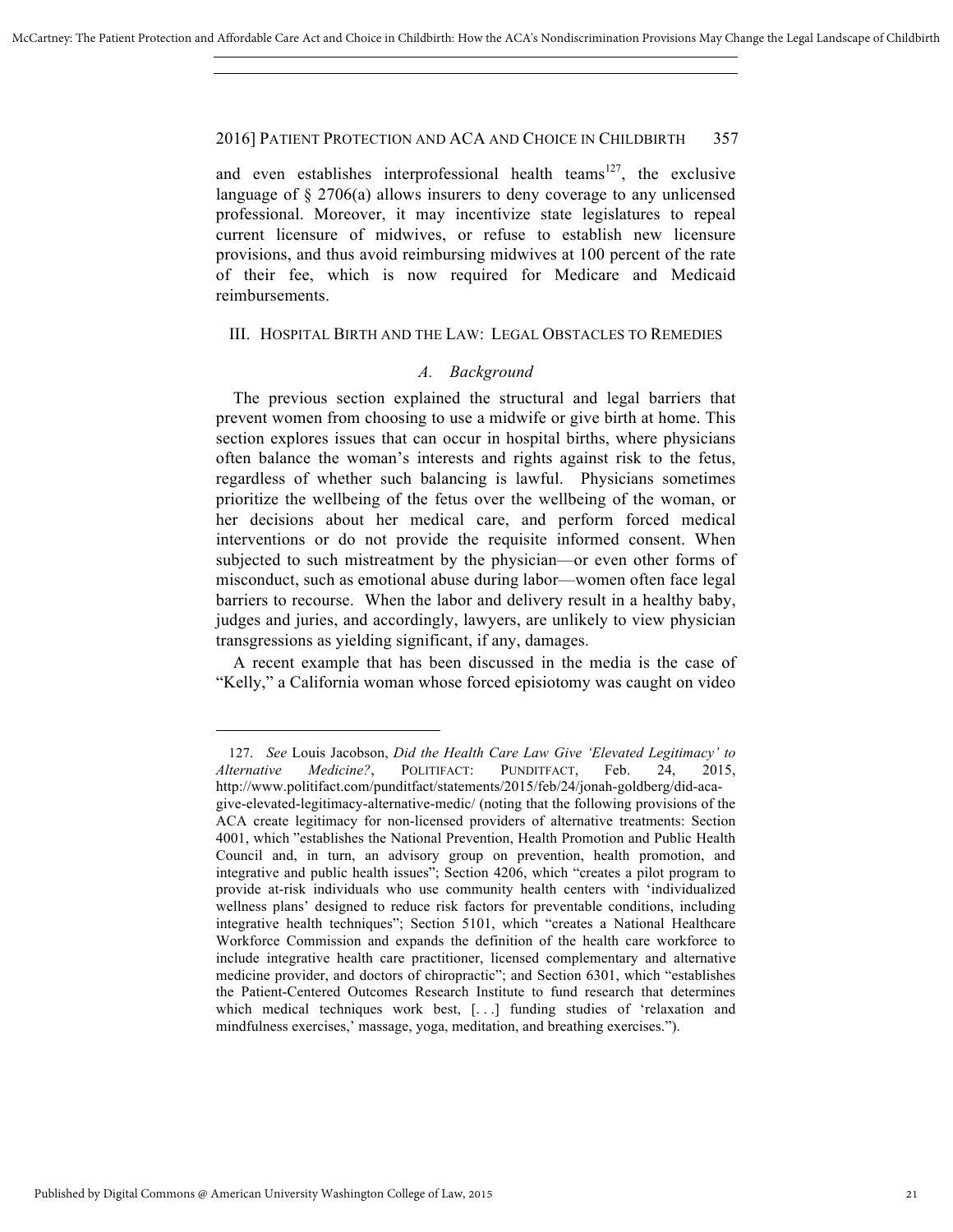and who has been unable to find a lawyer to represent her.<sup>128</sup> Kelly and advocacy organizations working on her behalf have spread Kelly's story and raised over \$6,000 to cover Kelly's legal costs.<sup>129</sup> In the video of Kelly's birth, after the baby crowns, the doctor states that he will perform an episiotomy.<sup>130</sup> Kelly has only pushed once at this point and repeatedly says, "No." The nurse tells Kelly she will not feel it; the doctor maintains he is preventing a possible tear.<sup> $131$ </sup> There is no evidence that Kelly's baby was in distress, or that the episiotomy was medically necessary.<sup>132</sup> In response to Kelly's protests, the doctor states, "Listen. I am the expert here. [...] You can go home and do it. You go to Kentucky."<sup>133</sup> He then performs the episiotomy, without consent.<sup>134</sup>

In 2013, Lynn Paltrow and Jeanne Flavin reported the results of a thirtytwo year study of pregnant women who were forcibly confined or given medical treatment.<sup>135</sup> The report details more than 400 cases in which pregnancy "was a necessary factor leading to attempted and actual deprivations of a woman's physical liberty."<sup>136</sup> The original study examined cases beginning in 1973, the year *Roe v. Wade* was decided, and ending in  $2005$ .<sup>137</sup> In a follow-up article, Paltrow and Flavin observed that there has been a significant increase in the frequency of these cases since 2005 with 380 identified between 2005 and  $2014$ <sup>138</sup> Many of these cases involved forced transfer to and confinement at the hospital, and several involved forced medical procedures, including cesarean section.<sup>139</sup>

Emotional abuse at the hands of medical staff can also be a problem for

<sup>128.</sup> *Forced Episiotomy: Kelly's Story*, Human Rights in Childbirth, (Aug. 27, 2014), http://www.humanrightsinchildbirth.org/kellys-story/ [hereinafter *Kelly's Story*].

<sup>129.</sup> IMPROVING BIRTH'S FUNDRAISER, CROWDRISE, https://www.crowdrise.com/kellygoestocourt/fundraiser/improvingbirth (last visited Feb. 27, 2016).

<sup>130.</sup> *Kelly's Story*, *supra* note 128.

<sup>131.</sup> *Id*.

<sup>132.</sup> *Id*.

<sup>133.</sup> *Id*.

<sup>134.</sup> *Id*.

<sup>135.</sup> Lynn M. Paltrow & Jeanne Flavin, *Arrests of and Forced Interventions on Pregnant Women in the United States, 1973–2005: Implications for Women's Legal Status and Public Health*, 38 J. OF HEALTH POL., POL'Y AND LAW, 299, 299 (2013).

<sup>136.</sup> *Id*.

<sup>137.</sup> *Id*.

<sup>138.</sup> *See* Lynn M. Paltrow & Jeanne Flavin, *Pregnant, and No Civil Rights*, N.Y. TIMES, Nov. 7, 2014, http://www.nytimes.com/2014/11/08/opinion/pregnant-and-nocivil-rights.html? $r=0$ .

<sup>139</sup>*. See* Paltrow & Flavin, *supra* note 135, at 299.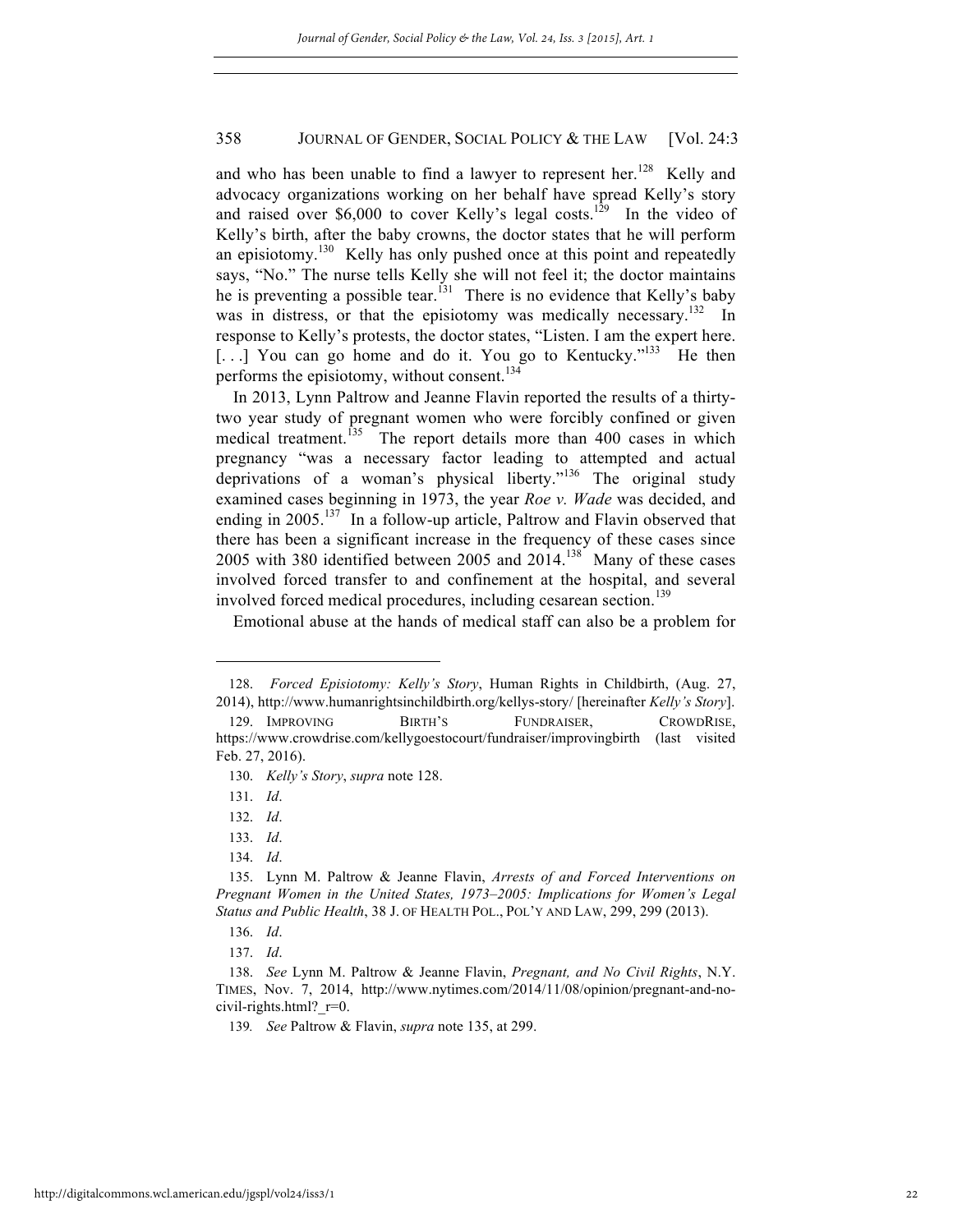women in childbirth. In 2014, Catherine Skol received a verdict of 1.4 million dollars from the Chicago hospital where she gave birth in  $2008<sup>140</sup>$ During Skol's childbirth, her obstetrician, Dr. Scott Pierce, denied Skol pain medication and told her, "Pain is the best teacher"; refused to answer her questions; told her, "Shut up, close your mouth, and push"; artificially ruptured the membrane in order to induce her water to break without consent; and told a nurse, who attempted to show Skol the Fetal Heart Monitor, "No, do not help her."<sup>141</sup> After the delivery, Dr. Pierce refused to allow either Skol or her husband to hold the baby.<sup>142</sup>

Although Skol was successful in bringing charges against the physician in her case, women who experience abuse or other violations during childbirth may not think they have recourse—especially if they and their baby are healthy afterward. Yet there are severe consequences of trauma during childbirth—and trauma during childbirth may be more common than discourse would suggest. Research has found that between 1.5 and 6 percent of women suffer symptoms of Post-Traumatic Stress Disorder (PTSD) following childbirth.<sup>143</sup> One study has suggested a correlation between PTSD and high levels of medical intervention.<sup>144</sup> The women interviewed described their childbirth experiences as making them feel "powerless," and "stripped of their dignity."<sup>145</sup>

Informed consent is another important issue in hospital births, and the extent of informed consent established may impact whether unwelcome medical interventions occur during birth and whether a woman experiences

 $\overline{a}$ 

144. Beck, *supra* note 143, at 217.

145. *Id*.

<sup>140.</sup> *See* Roy Strom, *Kathleen Zellner: The Rescuer*, CHI. LAWYER, (Dec. 1 2014), http://chicagolawyermagazine.com/Archives/2014/12/Kathleen-Zellner.aspx; *see also* Skol v. Pierce, *The Verdict*, JOURNEY TO A BETTER BIRTH (Feb. 1, 2014), https://partusmelior.wordpress.com/2014/02/01/skol-v-pierce-the-verdict/.

<sup>141.</sup> *Lawsuit Details Painful Delivery*, CHI. TRIBUNE, (Dec. 16, 2008), http://articles.chicagotribune.com/2008-12-16/news/0812160129\_1\_suit-pain-hospital.

<sup>142.</sup> *Id*.

<sup>143.</sup> Cheryl Tatano Beck, *Post-Traumatic Stress Disorder Due to Childbirth*, 53 NURSING RES. 216, 217 (2004), https://www.elpartoesnuestro.es/sites/default/files/public/documentos/posparto/PTSD.p df; *see also* Clare Goldwin, *Libby Didn't Know Whether her Newborn Baby was Alive for SIX HOURS and Needs Post-traumatic Stress Counselling Over the Birth Experience . . . So What IS Going Wrong in Britain's Labour Wards?*, DAILY MAIL (Jan. 30, 2013), http://www.dailymail.co.uk/femail/article-2270941/Birth-trauma-Libby-ORourke-Toni-Harman-Julie-Hainsworth-traumatic-labours-Britains-hospitalwards.html (referencing a study from Tel Aviv University that found that one in three women who give birth experience symptoms of PTSD); I. Shlomi Polachek et al., *Postpartum Post-Traumatic Stress Disorder Symptoms*, ISRAEL MEDICAL ASS'N JOURNAL, 347, 347-53 (2012).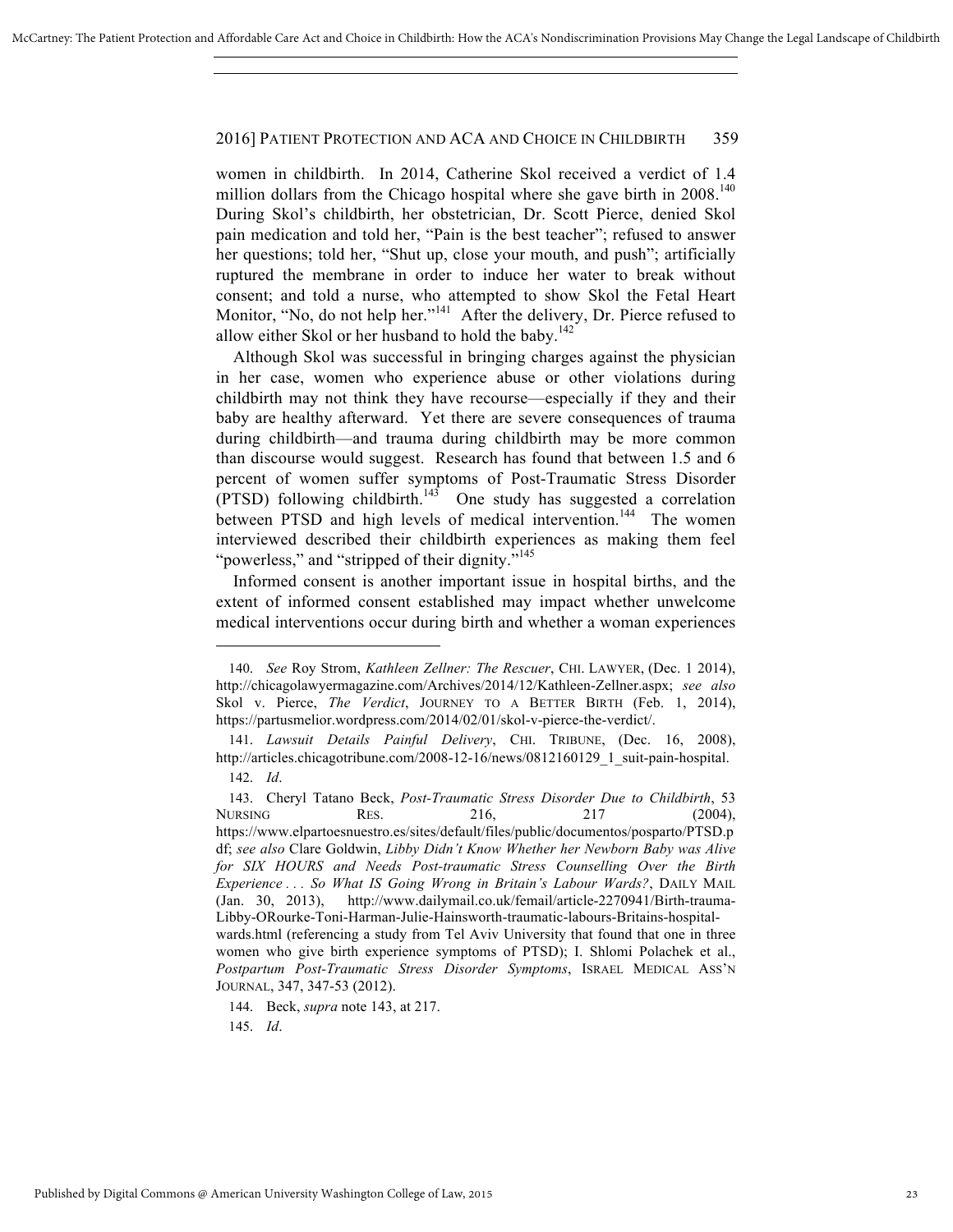feelings of powerlessness or frustration during and following the birth. Federal regulations and professional guidelines state pregnant women's right to accurate and comprehensible information.<sup>146</sup> There are many benefits that stem from women participating in their maternity care decisions and feeling in control of the birth, including increased patient satisfaction,<sup>147</sup> shorter recovery periods,<sup>148</sup> fewer post traumatic stress symptoms after the childbirth, $149$  and increased levels of bonding between the woman and newborn child.<sup>150</sup> Comprehensible informed consent may be lacking in many childbirths, however. Studies of first-time mothers show that they often walk away from their birth without having understood the risks of common procedures, such as induction and cesarean section.<sup>151</sup> While 75 percent reported knowing they had the right to refuse treatment, 18 percent of women who had episiotomies reported no participation in

148. Green & Baston, *supra* note 147, at 235.

149. *See* Julie J. Jomeen, *The Importance of Assessing Psychological Status During Pregnancy, Childbirth and the Postnatal Period as a Multidimensional Construct: A Literature Review*, 8 CLINICAL EFFECTIVENESS IN NURSING 143, 143–55 (2004).

<sup>146.</sup> *See generally* Holly Goldberg, *Informed Decision Making in Maternity Care*, 18(1) J. PERINATAL EDUC. 32, 32–40 (2009), http://www.ncbi.nlm.nih.gov/pmc/articles/PMC2667301/#bib25; *see also The Patient Care Partnership*,

THE AM. HOSP. ASS'N (2003), http://www.aha.org/advocacyissues/communicatingpts/pt-care-partnership.shtml; AMERICAN COLLEGE OF OBSTETRICIANS AND GYNECOLOGISTS, IINFORMED CCONSENT (2009), http://www.acog.org/Resources-And-Publications/Committee-Opinions/Committee-on-Ethics/Informed-Consent.

<sup>147.</sup> *See* Wendy Christiaens & Piet Bracke, *Assessment of Social Psychological Determinants of Satisfaction with Childbirth in a Cross-National Perspective*, 7 BMC PREGNANCY AND CHILDBIRTH, 26 (OCT. 2007); Josephine M. Green & Helen A. Baston, *Feeling in Control During Labor: Concepts, Correlates, and Consequences*, 30 BIRTH, 235-47 (Dec. 30, 2003), http://www.ncbi.nlm.nih.gov/pubmed/14992154.

<sup>150.</sup> J.M. Green et al., *Expectations, Experiences, and Psychological Outcomes of Childbirth: A Prospective Study of 825 Women,* 17(1) BIRTH 15, 15–24 (1990).

<sup>151.</sup> EUGENE R. DECLERCQ ET AL., LISTENING TO MOTHERS II: REPORT OF THE SECOND NATIONAL U.S. SURVEY OF WOMEN'S CHILDBEARING EXPERIENCES 1, 6 (2006), http://www.childbirthconnection.org/pdfs/LTMII\_report.pdf.; *see also* Jennifer M. Torres & Raymond G. De Vries, *Birthing Ethics: What Mothers, Families, Childbirth Educators, Nurses, and Physicians Should Know About the Ethics of Childbirth*, 18 J. PERINATAL EDUC. 12, 18 (2009), http://www.ncbi.nlm.nih.gov/pmc/articles/PMC2667293/ ("Inundating parents with pages of information, standardized and presented in medical and statistical terms unfamiliar to laypeople, may meet the letter of the ethical requirement to respect autonomy, but it fails to provide the knowledge parents need to make an informed choice.").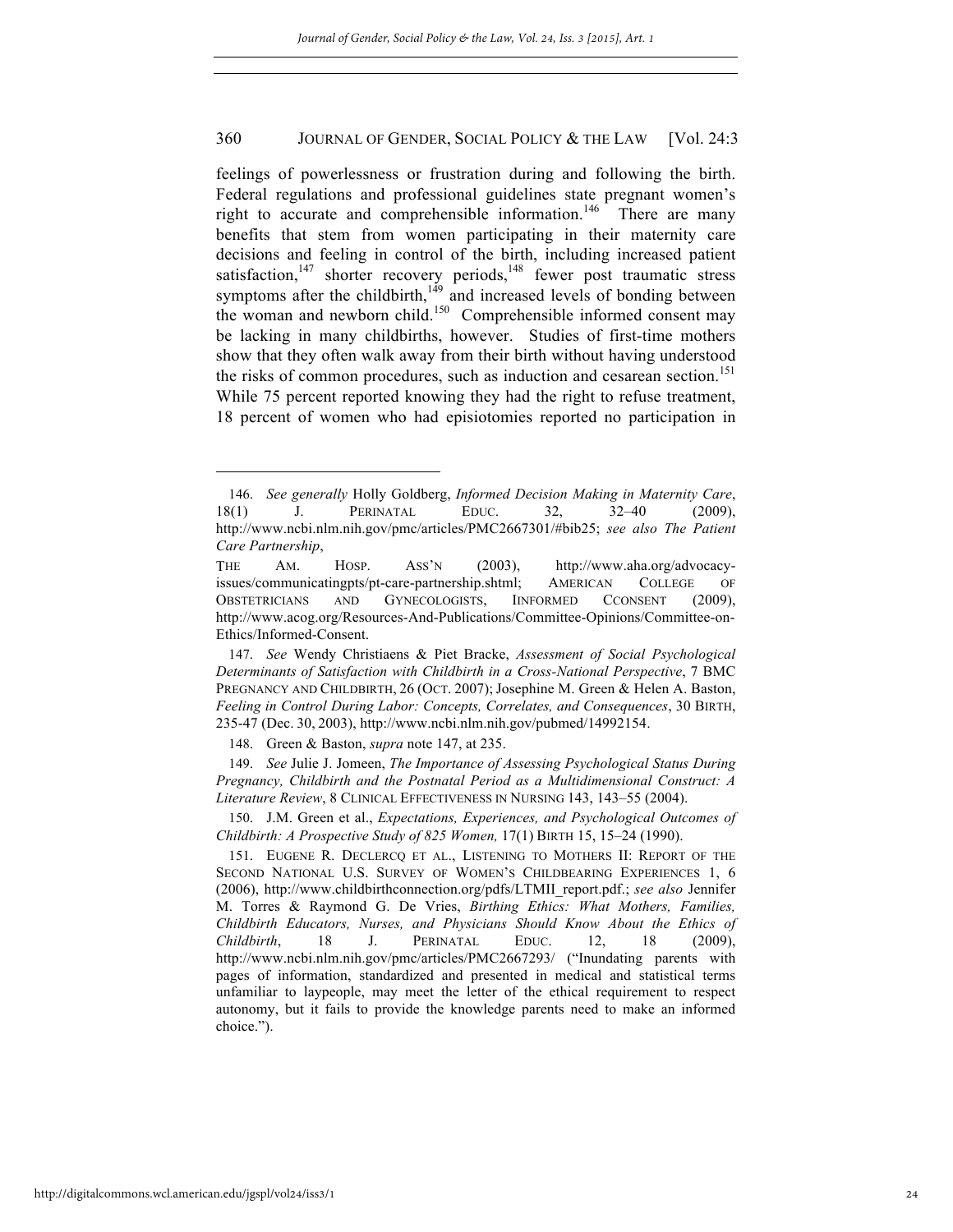making the decision.<sup>152</sup>

There are many components of hospital-based maternity care that can lead to traumatic outcomes for women, even when ultimately, both the woman and the baby are healthy. Part III discusses legal recourses for these women and explains how they are often inadequate.

Physicians and medical staff who perform medical interventions or procedures against a woman's will generally have a variety of reasons. On one end of the spectrum are interventions that the physician deems necessary for the survival of the woman and/or the fetus. On the other end of the spectrum are interventions performed where there is no significant risk to either the woman or the fetus—perhaps performed for convenience or for physician preference. In the middle of the spectrum are procedures that may or may not improve the wellbeing of the woman and fetus.

### *B. Legal Barriers: Constitutional Law*

The right to self-determination in medical treatment is an important aspect of autonomy.<sup>153</sup> Two rights typically fall under this umbrella: the right to informed consent and a corollary right to refuse medical treatment. Both state common law and the U.S. Constitution provide a basis for these rights.<sup>154</sup> Although there are limited exceptions to the right to refuse medical treatment, including state interest in the protection of life and state interest in the protection of third parties, $155$  a state generally cannot compel medical treatment of one individual to benefit or even save the life of a third party.<sup>156</sup> Yet courts have routinely found it lawful to compel medical

155. *Id*. at 271.

<sup>152.</sup> DECLERCQ, *supra* note 151, at 6-7.

<sup>153.</sup> Margo Kaplan, *"A Special Class of Persons": Pregnant Women's Right to Refuse Medical Treatment After* Gonzales v. Carhart, 13 U. PA. J. CONST. LAW 145, 163 (2010); *see also* Reva B. Siegel, *Dignity and the Politics of Protection: Abortion Restrictions under Casey/Carhart*, 117 YALE L.J. 1694, 1754-56 (2008).

<sup>154.</sup> *See* Cruzan ex rel. Cruzan v. Mo. Dep't of Health, 497 U.S. 261, 278 (1990) (finding a Constitutional right to refuse medical treatment: "The Fourteenth Amendment provides that no State shall 'deprive any person of life, liberty, or property, without due process of law.' The principle that a competent person has a constitutionally protected liberty interest in refusing unwanted medical treatment may be inferred from our prior decisions"; and noting the state interests that may override a patient's right to refuse treatment at common law: the prevention of suicide; the preservation of life; the protection of third parties; and the preservation of the ethical integrity of the medical profession).

<sup>156.</sup> *See generally* McFall v. Shimp, No. GD78-17711, 1978 Pa. Dist. & Cnty. LEXIS 70, at \*71 (C.P. of Allegheny Cty. Jul. 26, 1978) (refusing to order one man to donate bone marrow to save the life of his cousin).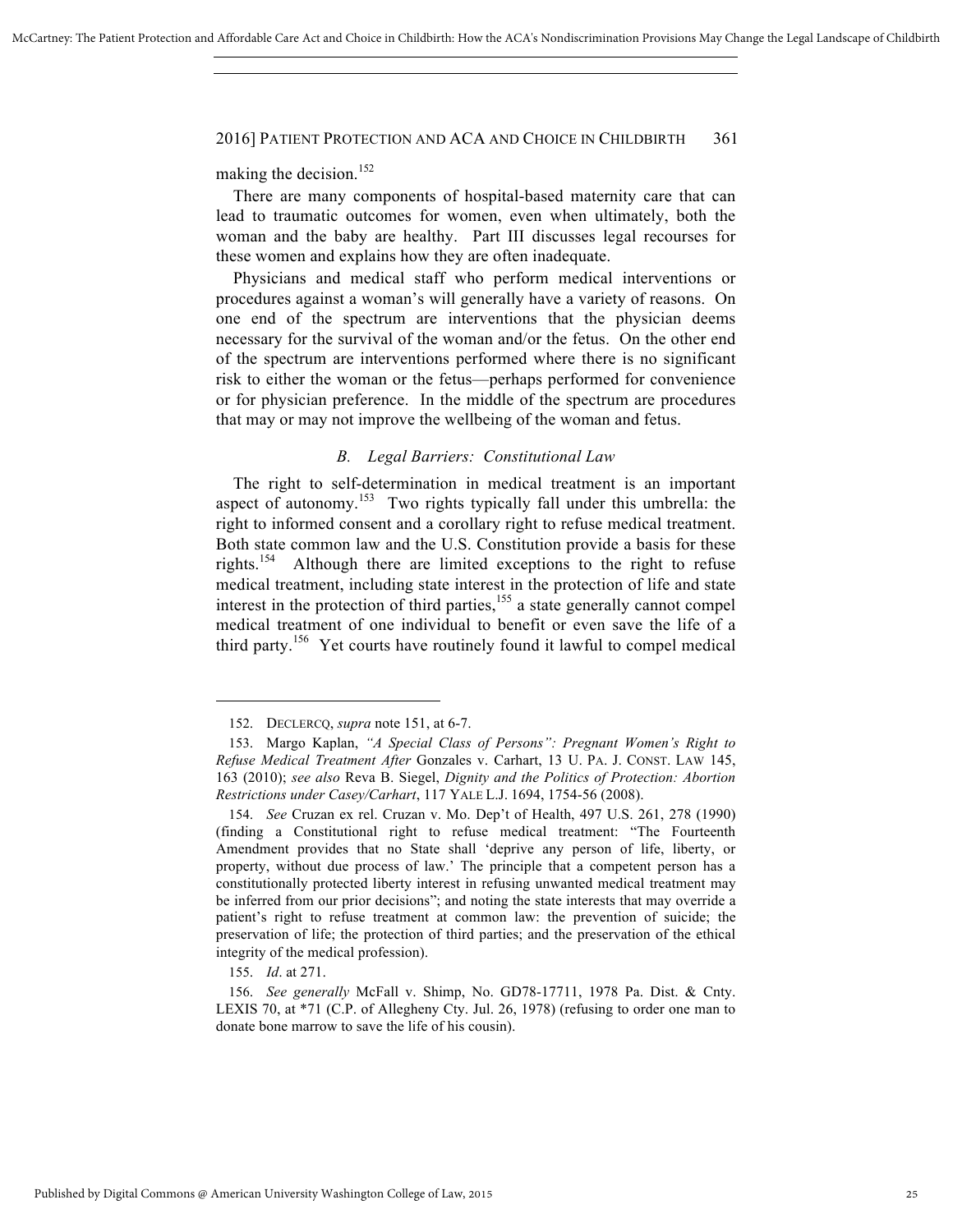treatment in the case of pregnant women.<sup>157</sup> In doing so, they have typically cited *Roe* and its discussion of state interests in fetal life. It is unclear whether these cases point to an additional exception to the common law right to refuse medical treatment—the state's interest in protecting fetal life—or whether they extend state interests in preserving life and protecting third parties to potential life.<sup>158</sup>

Orders to compel medical treatment have generally been upheld only in circumstances in which the procedures would protect the life of both the viable fetus and the pregnant woman.<sup>159</sup> This is in line with the emphasis on women's health in *Roe*, which created an exception to state's ability to proscribe abortion in the third trimester if the pregnancy or childbirth would endanger the life of the woman. Importantly, decisions overturning court orders have come too late for some women—a particularly tragic case is *In re A.C.*, in which doctors received a court order to perform a cesarean section on a terminally ill woman in her twenty-sixth week of pregnancy. The surgery resulted in the death of both the preterm child and the woman. $160$ 

Although women have succeeded in challenging compelled medical treatment, especially when it would only benefit the fetus, they have also failed. Several factors contribute to the continuing precariousness of

<sup>157.</sup> *See, e.g.*, In re Madyun Fetus, 114 Daily Wash. L. Rep. 2233, 2240 (D.C. Super. Ct. 1986) (finding that a state can override a patient's religious reasons for refusing a Cesarean section); Pemberton v. Tallahassee Mem'l Reg'l Med. Ctr., 66 F. Supp. 2d 1247, 1252-53 (N.D. Fla. 1999) (finding that a risk of uterine rupture of between two and 6 percent constituted an unacceptable risk to a fetus and warranted an order compelling a pregnant woman to submit to a cesarean section); Jefferson v. Griffin Spalding Cnty. Hospital, 274 S.E.2d 457, 460 (Ga. 1981) (ordering a pregnant woman to submit to a sonogram and cesarean section); In re Jamaica Hospital, 491 N.Y.S.2d 898, 899 (N.Y. Sup. Ct. Spec. Term 1985) (ordering a pregnant woman to submit to a blood transfusion and acknowledging that the pregnancy was the reason for intervening).

<sup>158.</sup> Kaplan, *supra* note 153, at 167; Eric M. Levine, Comment, *The Constitutionality of Court-Ordered Cesarean Surgery: A Threshold Question*, 4 ALB. L.J. SCI. & TECH. 229, 278-87 (1994).

<sup>159.</sup> In cases involving a fetus that was not viable, or where the medical treatment would risk the life or health of the woman carrying the fetus, courts have refused to issue or overturned court orders compelling medical treatment. *See* In re A.C., 573 A.2d 1235, 1235 (D.C. Cir. 1990) (overturning a court order of a cesarean section that increased the chances of survival of the fetus but would be dangerous to the woman); In re Baby Boy Doe, 632 N.E.2d 326, 326 (Ill. App. Ct. 1994) (refusing to order a Cesarean section for the "sole benefit" of the fetus because the surgery would increase risk to the woman's health and increase her recovery time); Taft v. Taft, 446 N.E.2d 395, 395 (Mass. 1983) (refusing to order a procedure in the second trimester that would improve the chances of survival for the fetus).

<sup>160.</sup> *See* Paltrow & Flavin, *supra* note 135, at 319.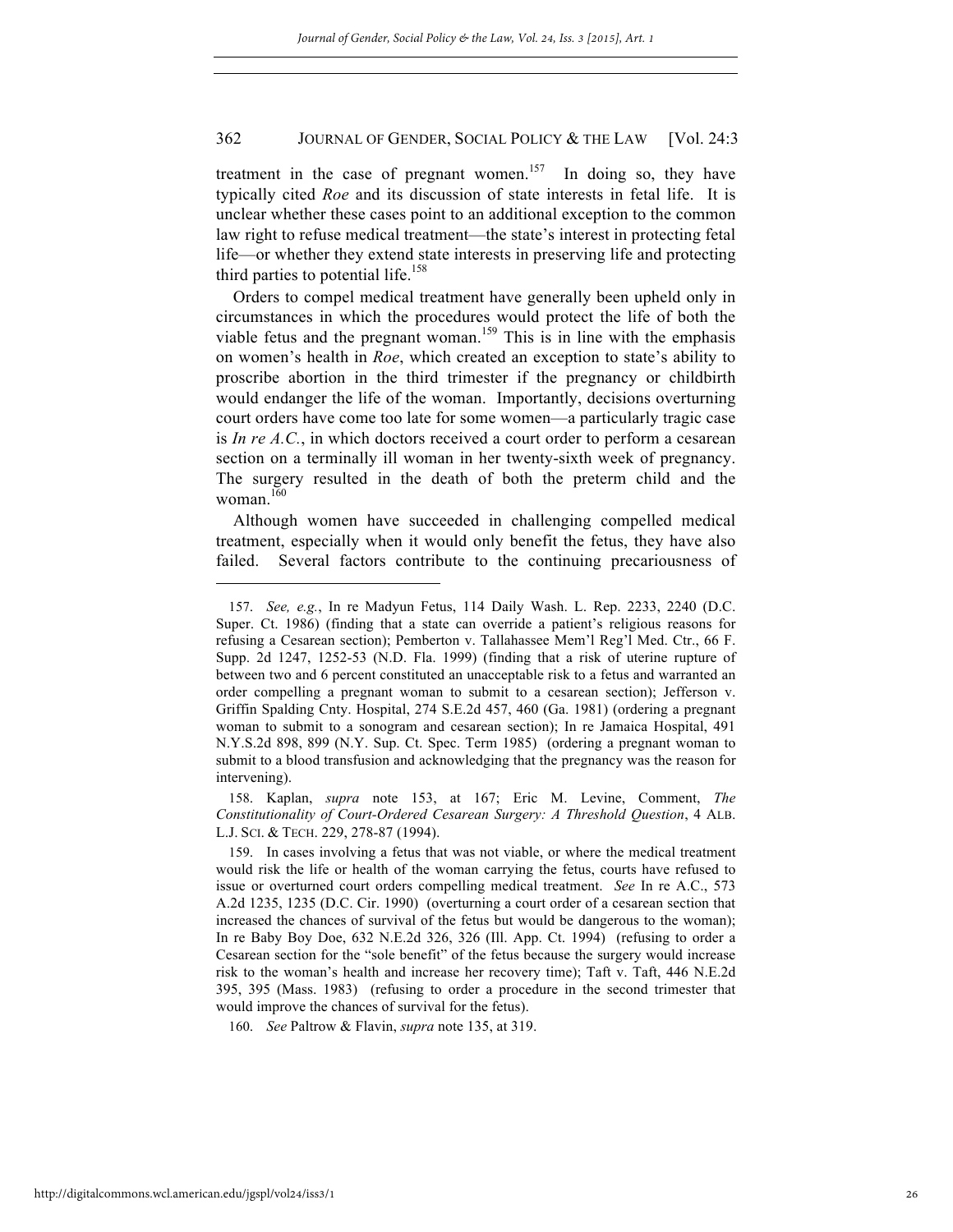pregnant women's right to refuse medical treatment. The determination of whether a procedure or lack thereof poses risk to the woman or fetus is often uncertain.<sup>161</sup> Ouestions remain as to what constitutes a woman's "health," and whether this encompasses physical health; psychological health; future psychological health; survival, simply; or a combination of these.<sup>162</sup> One scholar has argued that recent abortion jurisprudence has abandoned the primacy of women's health and will potentially pave the way for courts to compel medical treatment of pregnant women where treatment would benefit the fetus, regardless of whether it would benefit the health of the woman. $163$ 

Interestingly, *Roe* and its progeny did not explicitly extend the state interest in fetal life to any context other than proscribing abortion. Because courts have routinely used these cases to analyze the constitutionality of forced medical interventions, it is unlikely that there will be a significant backslide; indeed, recent decisions such as *Gonzales v. Carhart* and an upswing in legislative attempts to restrict abortion<sup>164</sup> threaten to continue to strip away at women's right to refuse medical treatment during pregnancy. Medical professionals and the judiciary, in determining these cases, should continue to emphasize the importance of the woman's health laid out in *Roe*. Moreover, when analyzing the health of the woman, decision-makers should look to a more expansive analysis of health that also includes the woman's psychological health and well-being at the time of the prospective medical intervention. Federal legislation tailored to the right to refuse

<sup>161.</sup> *See* Kaplan, *supra* note 153, at 170.

<sup>162.</sup> *Id*. at 171-72 ("Roe provides that, while the state's compelling interest in fetal life allows it to proscribe abortion in the third trimester, it may not proscribe abortion when doing so would endanger the life or health of the mother. Health must be broadly construed, encompassing not only physical well-being, but also psychological and emotional well-being. Even after viability, when a state's interest in fetal life becomes "compelling," states may not pursue this interest at the expense of a woman's health. In subsequent cases, the Court has reaffirmed that the state cannot sacrifice maternal health for the sake of preserving fetal life.").

<sup>163.</sup> *See id.* at 176-77 (explaining that "in medial treatment cases, the state's interest in fetal life is not as compelling as in abortion cases: such treatment cases involve risk to the fetus's life or health, but not the termination of fetal life at issue in abortion," and suggesting: "Fetal life is implicated far more in these cases than in Carhart, which concerned the method of abortion rather than whether a fetus would be aborted. Courts may determine that, if the state's interest in fetal life justifies state intrusion into women's medical decisions in Carhart, it is an even stronger justification for intrusion into the medical treatment decisions in cases where there is evidence that a fetus may live or die depending on a chosen course of medical treatment.").

<sup>164.</sup> *See* Paltrow, *supra* note 138 (noting that an increase in forced interventions on pregnant women has coincided with a "'seismic shift' in the number of states with laws hostile to abortion rights.").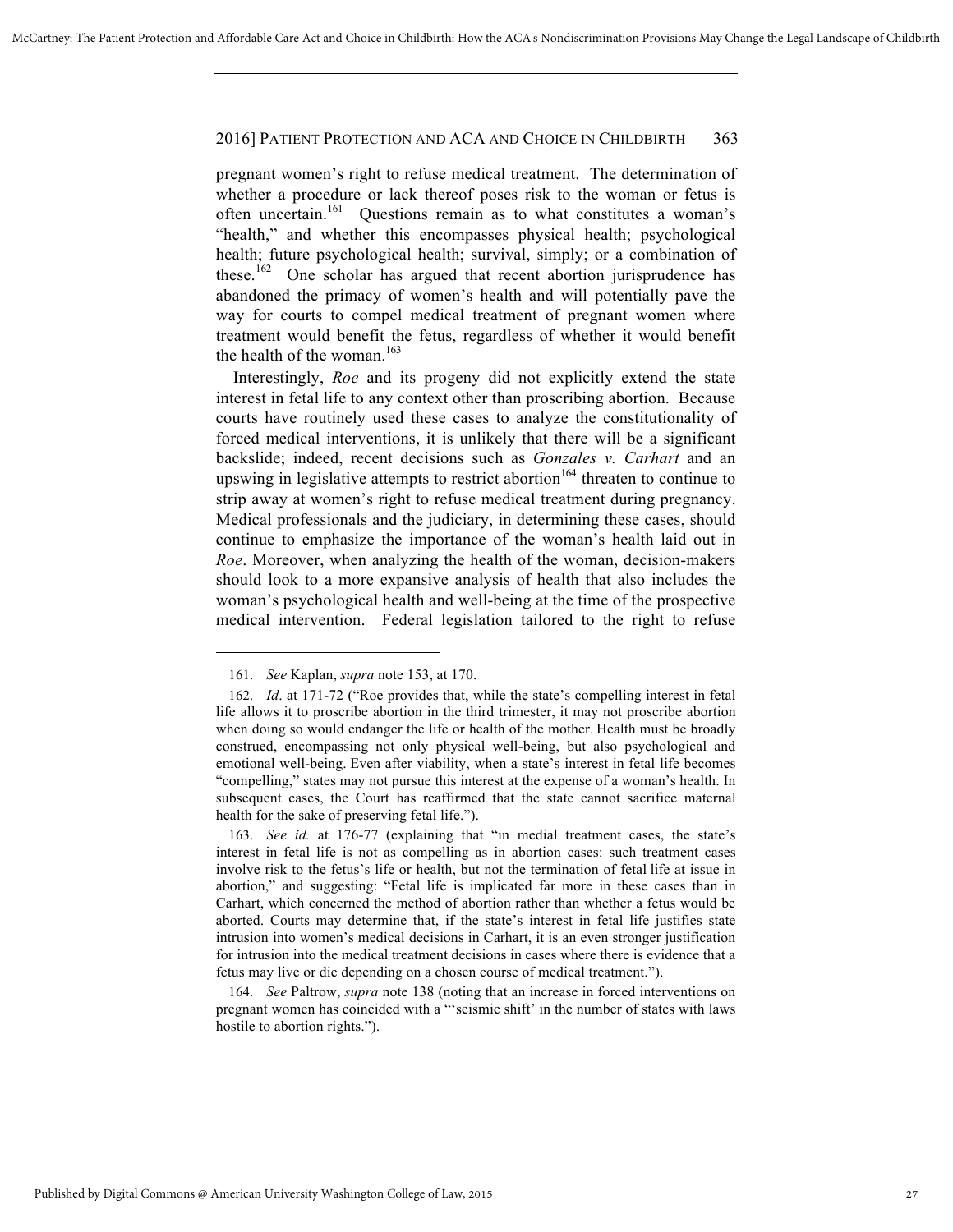medical treatment in pregnancy would best outline such guidelines. Part III(d) explores how the ACA's prohibition on discrimination strengthens the public policy argument that pregnant women have the same rights as people who are not pregnant and is a step in the right direction for protecting the right to refuse treatment.

### *C. Legal Barriers: Tort Law*

Women continue to have tort remedies available to them as a recourse for tortious acts, including negligence and intentional infliction of emotional distress, that occur during childbirth. While tort claims are common in cases of fetal harms or injury to the fetus, women rarely sue for personal harms.165 This is possibly due to low dollar value even for claims of physical harm, for example an unwanted cesarean section.<sup>166</sup> Cultural expectations that motherhood is an exclusively joyous occasion also may dilute women's willingness to pursue claims of negligence or emotional distress connected with the childbirth.<sup>167</sup> A 2010 study on cruelty in maternity wards relays more than a dozen stories of emotional abuse inflicted by medical staff during childbirth and notes:

"Women, of course, could complain afterwards—and some do—but most abuse victims are likely to be recovering from surgery, and all have a newborn to care for. Traumatized women [must] cope with their symptoms and function as new mothers. Few [. . .] have the physical or emotional energy to do other than try to put events behind them and carry on. For those who do complain, the system that predisposed to abuse in the first place ensures that complaints will fall on deaf ears."<sup>168</sup>

Indeed, when women do bring malpractice claims for maternal harms, courts often "villainize" maternal conduct, finding that factors like the woman's age, weight, health, and sexual history impact the physician's liability.<sup>169</sup> When women prevail on malpractice claims encompassing

<sup>165.</sup> Jamie R. Abrams, *Distorted and Diminished Tort Claims for Women*, 34 CARDOZO L. REV. 1955, 1979 (2013).

<sup>166.</sup> *Id*.; *see also* Clarke T. Edwards, *The Impact of a No-Fault Tort Reform on Physician Decision-Making: A Look at Virginia's Birth Injury Program*, 80 REV. JURID. U.P.R. 285, 291 (2011) (explaining that the injuries of a forced cesarean section include the cost of the procedure and the extended recovery time).

<sup>167.</sup> Abrams, *supra* note 165, at 1980.

<sup>168.</sup> Henci Goer, *Cruelty in Maternity Wards: Fifty Years Later,* 19 J. PERINATAL EDUC. 33, 42 (2010), http://www.ncbi.nlm.nih.gov/pmc/articles/PMC2920649/.

<sup>169.</sup> Abrams, *supra* note 165, at 1982 (offering examples of such cases, including White v. Edison, 361 So. 2d 1292, 1294, 1296 (La. Ct. App. 1978) (which emphasized that the woman was "exceptionally young" and suggested that her abscesses might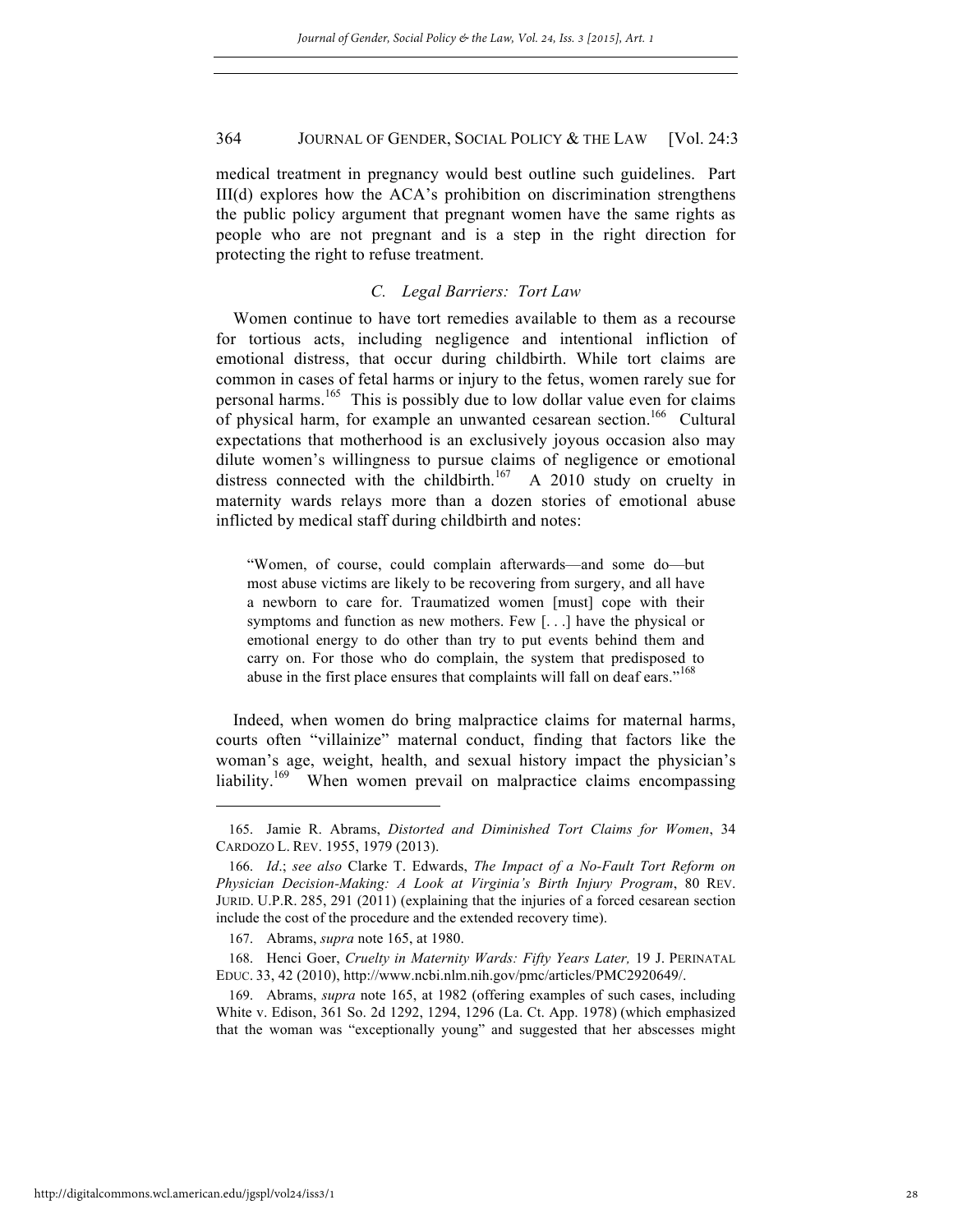their own physical and emotional injuries, these claims often accompany fetal harm claims.170 A myriad of factors explains a comparative absence of maternal malpractice claims, including women not feeling like they can bring claims, not wanting to bring claims, or being unable to find lawyers to take their claims to court, where damages may not be significant. The following section describes how the ACA can be used to obtain remedies for women subject to adverse actions motivated by sex discrimination, and to more generally transform obstetrics into a practice that puts more emphasis on women's autonomy.

### *D. The ACA's Prohibition of Sex-Based Discrimination in Healthcare*

The ACA's civil rights provision embodies the first declaration that patients are not to be discriminated against by health care providers based on sex. Section 1557 is the first civil rights statute in health care.<sup>171</sup> It is a broad mandate, which explicitly refers to other, similar civil rights statutes, including Title VI of the Civil Rights Act of 1964, Title IX of the U.S. Education Amendments of 1972, and the Age Discrimination Act of  $1975$ <sup>172</sup> Both the protected characteristics and the enforcement mechanisms of these enumerated civil rights statutes apply to § 1557 of the ACA. Thus, it is likely that the statute gives rise to both disparate treatment and disparate impact theories of discrimination.<sup>173</sup> Health care providers might violate the statute with respect to sex discrimination in two ways: first, through intentionally treating individuals unfavorably on the basis of sex; and second, through having facially neutral policies or practices that result in adverse, gender-based outcomes.

Section 1557 went into effect in January 2014, and very few cases have been decided under the statute, so far. This is likely due to its newness and the options if offers in terms of enforcement mechanisms. Section 1557 creates a private right of action but also creates an administrative remedy. Individuals who believe they have been discriminated against may file a complaint with the Office for Civil Rights (OCR) of the U.S.

have been due to prior venereal disease); Powell v. Mullins, 479 So. 2d at 1120, 1123 (Ala. 1985) (emphasizing that the plaintiff's obesity complicated the analysis of causation in a case that involved a sponge left in the plaintiff's abdomen).

<sup>170.</sup> Abrams, *supra* note 165, at 1980.

<sup>171.</sup> 42 U.S.C. § 18116 (2012).

<sup>172.</sup> *Id*.

<sup>173.</sup> *Id*.; *see, e.g.*, McDonnell Douglas Corp. v. Green, 411 U.S. 792, 792 (1973) (laying out the analysis for disparate treatment under Title VII); Griggs v. Duke Power Co*.*, 401 U.S. 424, 428 (1971) (establishing that there is a disparate impact theory for liability under Title VII); Franklin v. Gwinnett Cnty. Pub. Sch*.,* 503 U.S. 60, 61 (1992) (finding a private cause of action for intentional discrimination under Title IX).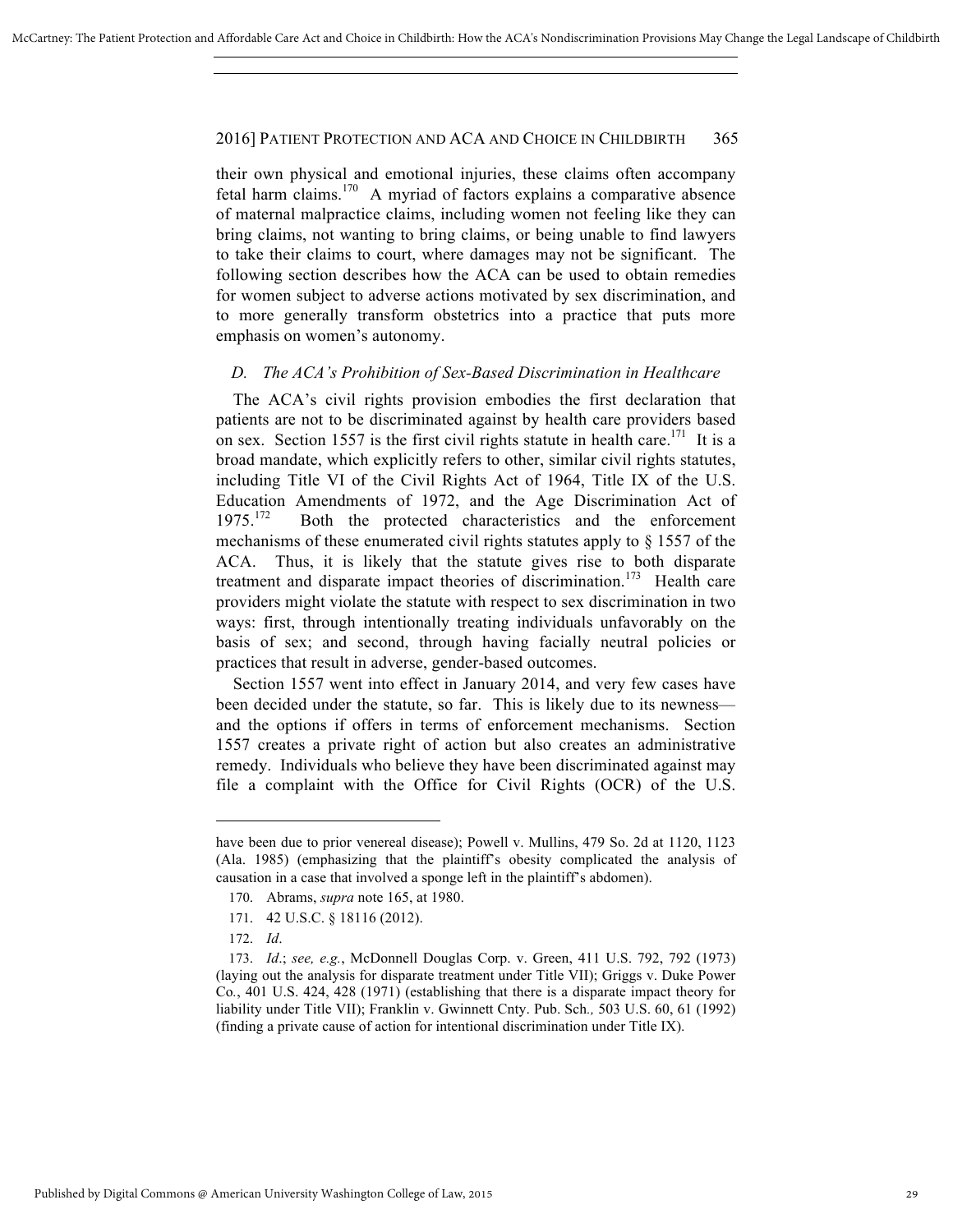Department of Health & Human Services (HHS) within 180 days of the discriminatory action.<sup>174</sup> The OCR will then investigate the complaint and issue a finding.<sup>175</sup> If discrimination is found, the discriminatory actor will be given a time period in which to correct the discrimination or create a plan of correction.<sup>176</sup>

Individuals who have been discriminated against may also file a complaint in court, without first filing an administrative complaint.<sup>177</sup> Very few discrimination cases have been brought under Section 1557. In 2015, a federal district court in *Rumble v. Fairview Health Services* found that a transgender complainant sufficiently alleged sex discrimination under the disparate treatment theory of Section 1557 and denied the defendant's motion to dismiss.<sup>178</sup> The court found that the physician's hostile treatment of the plaintiff, which involved asking him embarrassing and aggressive questions, as well as administering an "assaultive" physical examination, "plausibly demonstrate[d]. . . discriminatory intent" prohibited by Section 1557.<sup>179</sup> Several particulars of this court's interpretation of Section 1557 may illuminate its potential protections for women seeking the care of a midwife or seeking to give birth in a birth center. Procedurally noteworthy were the court's willingness to find a private right of action under Section  $1557<sup>180</sup>$  its finding that Section 1557 applies to any healthcare provider that receives any federal assistance, $181$  and its attempt to determine liability, causation, and a standard of proof through looking to agency regulations, which are currently nonexistent.<sup>182</sup> Substantively, the court broadly interpreted sex discrimination as encompassing adverse actions in connection with sex stereotyping, in line with cases brought under Title VII and Title  $IX.$ <sup>183</sup>

If courts continue to interpret sex-based discrimination broadly, pregnant

<sup>174.</sup> *Office for Civil Rights*, U.S. DEP'T. OF HEALTH & HUMAN SERVS., http://www.hhs.gov/ocr/office/.

<sup>175.</sup> *How Does OCR Investigate a Civil Rights Complaint?*, U.S. DEP'T OF HEALTH & HUMAN SERVS., http://www.hhs.gov/ocr/civilrights/faq/Procedures/303.html.

<sup>176.</sup> *Id*.

<sup>177.</sup> 42 U.S.C. § 18116 (2012) ("The enforcement mechanisms provided for and available under such title VI, title IX, section 504, or such Age Discrimination Act shall apply for purposes of violations of this subsection.").

<sup>178.</sup> Rumble v. Fairview Health Servs., No. 14-CV-2037 SRN/FLN, 2015 WL 1197415, at \*31 (D. Minn. Mar. 16, 2015).

<sup>179.</sup> *Id*. at \*18.

<sup>180.</sup> *Id*. at \*11.

<sup>181.</sup> *Id*. at \*12.

<sup>182.</sup> *Id*. at \*31.

<sup>183.</sup> *Id*. at \*2.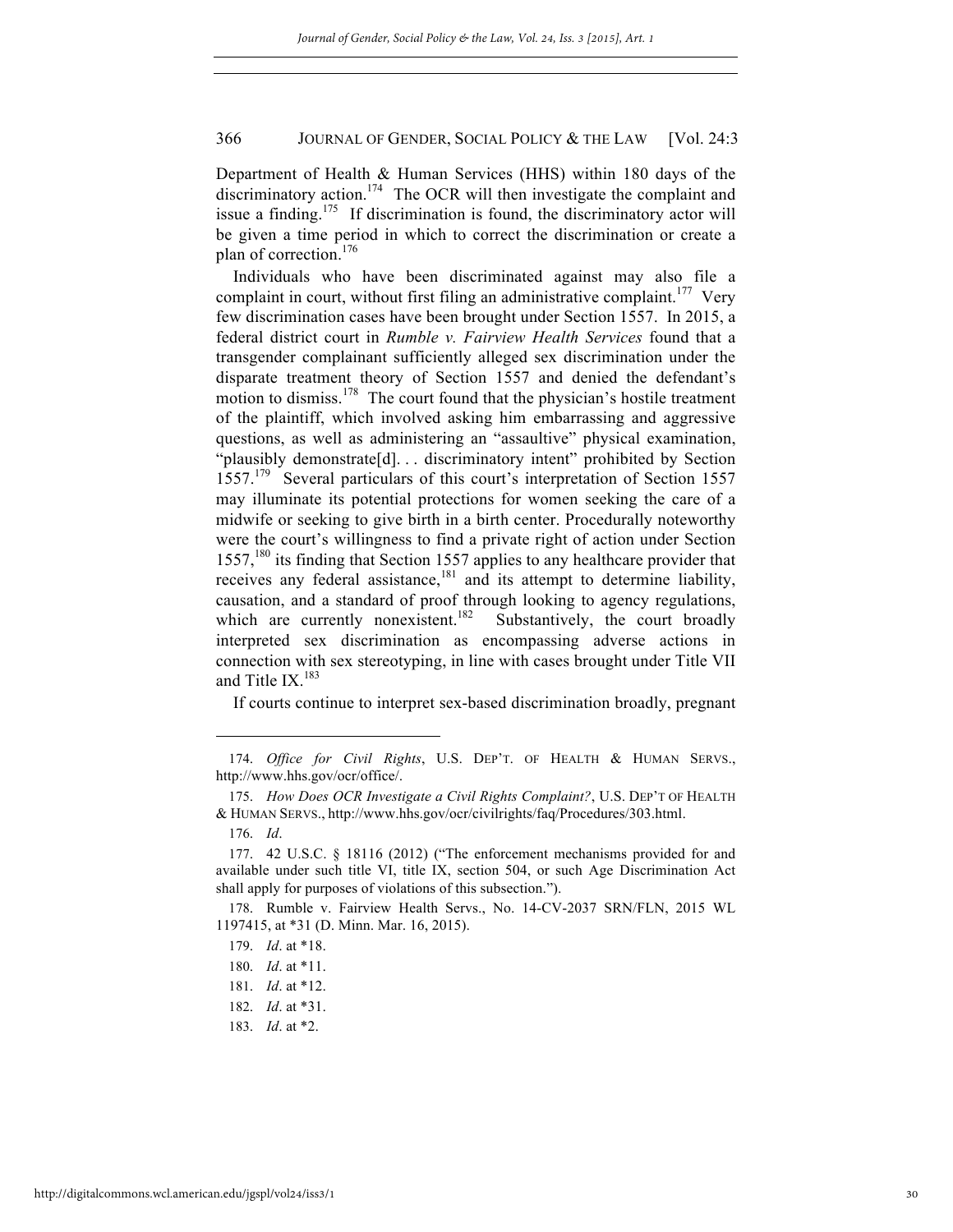women may have a cause of action for adverse actions rooted in not only animus toward women, but also notions of how pregnant women and mothers should act.<sup>184</sup> Moreover, under both Title VII and Title IX, sexbased harassment, whether verbal or involving un-consented to touching, that produces to a "hostile environment," is encompassed within the definition of sex discrimination.<sup>185</sup> Under these analyses, a woman who is pressured into or forcibly subjected to a procedure that is not necessary to protect her life and health, as well as that of the fetus, but which simply lessens a small risk to the fetus, <sup>186</sup> may have a  $\S$  1557 claim against a physician and the medical facility, if it does not have policies in place regarding nondiscrimination toward pregnant women. Another example of disparate treatment based on sex might involve derogatory comments made by medical staff during childbirth toward the woman about her behavior or her right to make medical decisions—like the remarks of the physician in the case of the forced episiotomy discussed in Part III.<sup>187</sup> An example of a policy that might give rise to a disparate impact claim would be an informed consent process that does not adequately inform women of the risks of certain procedures, such as Cesarean Sections, VBACs, or episiotomies, or through which women waive the right to object to such procedures once they are admitted to labor and delivery. Such forms would not be facially discriminatory, but would disproportionately subject women

<sup>184.</sup> *See, e.g.*, Nevada Dep't of Human Res. v. Hibbs, 538 U.S. 721, 736 (2003) (recognizing that actions based on stereotypes about mothers, rather than on actual performance, constitute sex-based discrimination: "Stereotypes about women's domestic roles are reinforced by parallel stereotypes presuming a lack of domestic responsibilities for men [. . .] These mutually reinforcing stereotypes created a selffulfilling cycle of discrimination that forced women to continue to assume the role of primary family caregiver, and fostered employers' stereotypical views about women's commitment to work and their value as employees.").

<sup>185.</sup> *Sexual Harassment Guidance 1997*, U.S. DEP'T OF EDUC. OFFICE FOR CIVIL RIGHTS, (http://www2.ed.gov/about/offices/list/ocr/docs/sexhar01.html (last updated Oct. 16 2015); *Revised Sexual Harassment Guidance*, U.S. DEP'T OF EDUC. OFFICE FOR CIVIL RIGHTS, (Jan. 19, 2001), http://www2.ed.gov/about/offices/list/ocr/docs/shguide.html.

<sup>186.</sup> This was the case in Pemberton v. Tallahassee Mem'l Reg'l Med. Ctr., 66 F. Supp. 2d 1247 (N.D. Fla. 1999) in which the risk of uterine rupture was debated by experts, but was between 2 and 6 percent. After the patient in this case was forced to undergo a VBAC (vaginal birth after Cesarean), she went on to have two more children vaginally, which suggests the birth in question also would have been successful absent the Cesarean.

<sup>187.</sup> Prior to performing the episiotomy without consent, the medical staff in Kelly's case said, ""We're not going to feel it, remember? And you have the epidural," and "Listen: I am the expert here [. . .] But why can't [you] try [to push]? You can go home and do it. You go to Kentucky." *Kelly's Story*, *supra* note 128.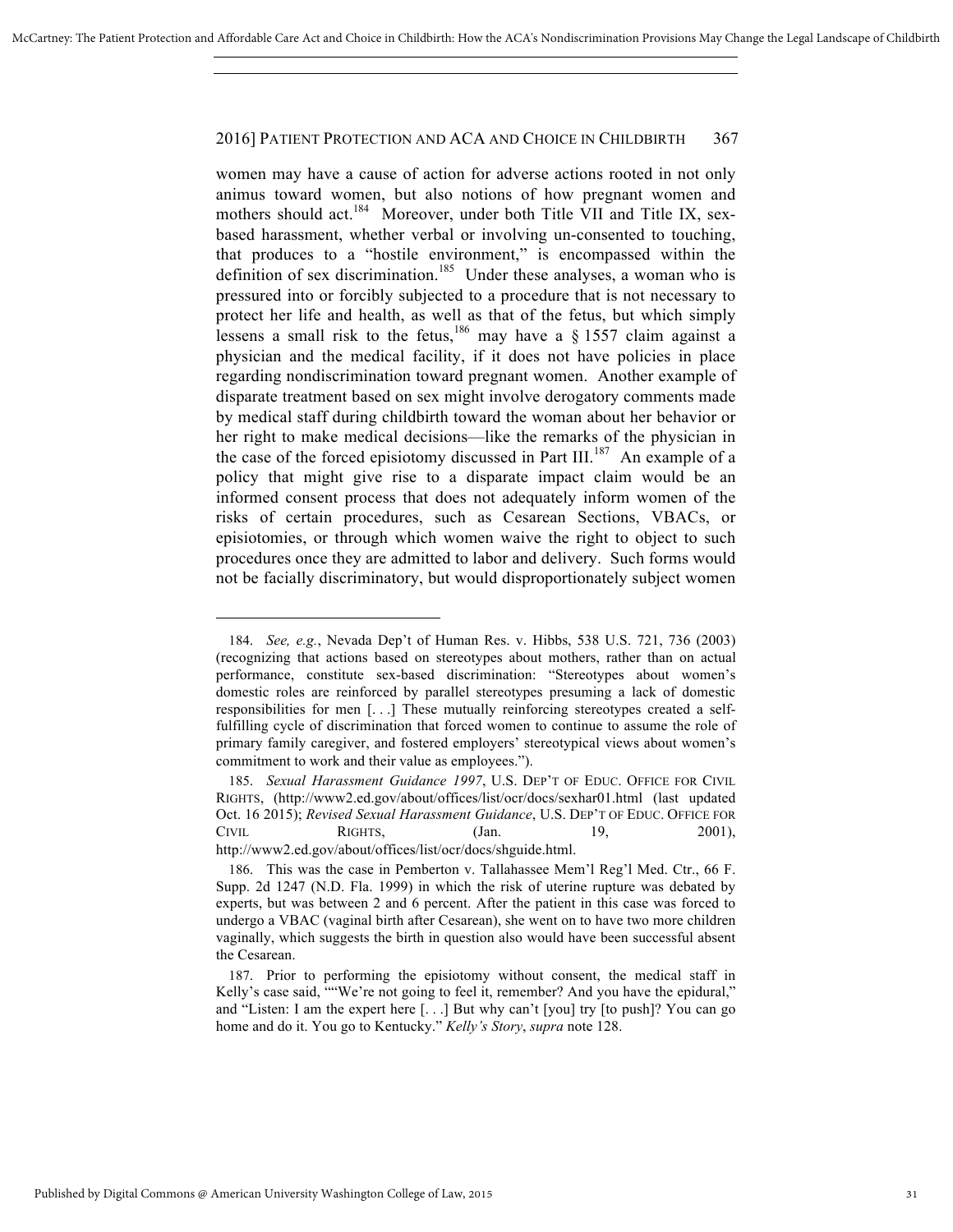to procedures without full informed consent or a right to refuse treatment, creating the implication that pregnant women cannot be trusted to make rational decisions about their bodies and about risks to the fetuses they are carrying.<sup>188</sup>

Under Title VII and Title IX jurisprudence, employers and educational institutions that discriminate based on sex may raise limited affirmative defenses—these include cases of safety, $189$  cases in which there was a "legitimate, nondiscriminatory reason" for the adverse action, $190$  and cases in which plaintiffs failed to make use of institutional reporting procedures.<sup>191</sup> Significantly, Title VII cases have explored whether protecting fetal life is an interest that may warrant discrimination.<sup>192</sup> Courts have held that protecting an unborn fetus does not fall under the umbrella of the safety-based affirmative defense for employers that discriminate.<sup>193</sup> This particular analysis is unlikely to extend to discrimination against women in childbirth. Courts are likely to continue to use the balancing test in *Roe* to weigh women's rights of selfdetermination in medical care against state interests in fetal life. Decisions under Title VII and Title IX have laid a strong groundwork, however, that treating women adversely due to their sex or pregnancy is unlawful except in rare circumstances. If courts or HHS create an exception to Section 1557 in line with the state's interest in fetal life, they should ensure that this is a narrow exception, which prioritizes the autonomy, health, and wellbeing of the pregnant woman, in line with the spirit of the nondiscrimination provision and other civil rights statutes.

### **CONCLUSION**

Many barriers continue to frustrate women's attempts to make informed choices about childbirth. Legislatures and courts alike have exaggerated risks to fetal life in order to proscribe professional or lay midwives and thus limit access to home birth; insurance companies have refused to cover the

<sup>188.</sup> *See* Gonzales v. Carhart, 550 U.S. 124, 129 (2007) (considering the potential future harm to women who would later regret their decision to have an abortion).

<sup>189.</sup> Int'l Union, United Auto., Aerospace & Agr. Implement Workers of Am., UAW v. Johnson Controls, Inc., 499 U.S. 187, 201 (1991).

<sup>190.</sup> McDonnell Douglas Corp. v. Green, 411 U.S. 792, 792 (1973).

<sup>191.</sup> Burlington Indus. v. Ellerth, 118 S. Ct. 2257, 2270 (1998); Faragher v. Boca Raton, 118 S. Ct. 2275, 2293 (1998); Gebser v. Lago Vista Indep. Sch. Dist., 118 S. Ct. 1989 (1998).

<sup>192.</sup> *Int'l Union*, 499 U.S. at 219 ("The Court's narrow interpretation of the BFOQ defense in this case, however, means that an employer cannot exclude even *pregnant* women from an environment highly toxic to their fetuses.").

<sup>193.</sup> *Id*.